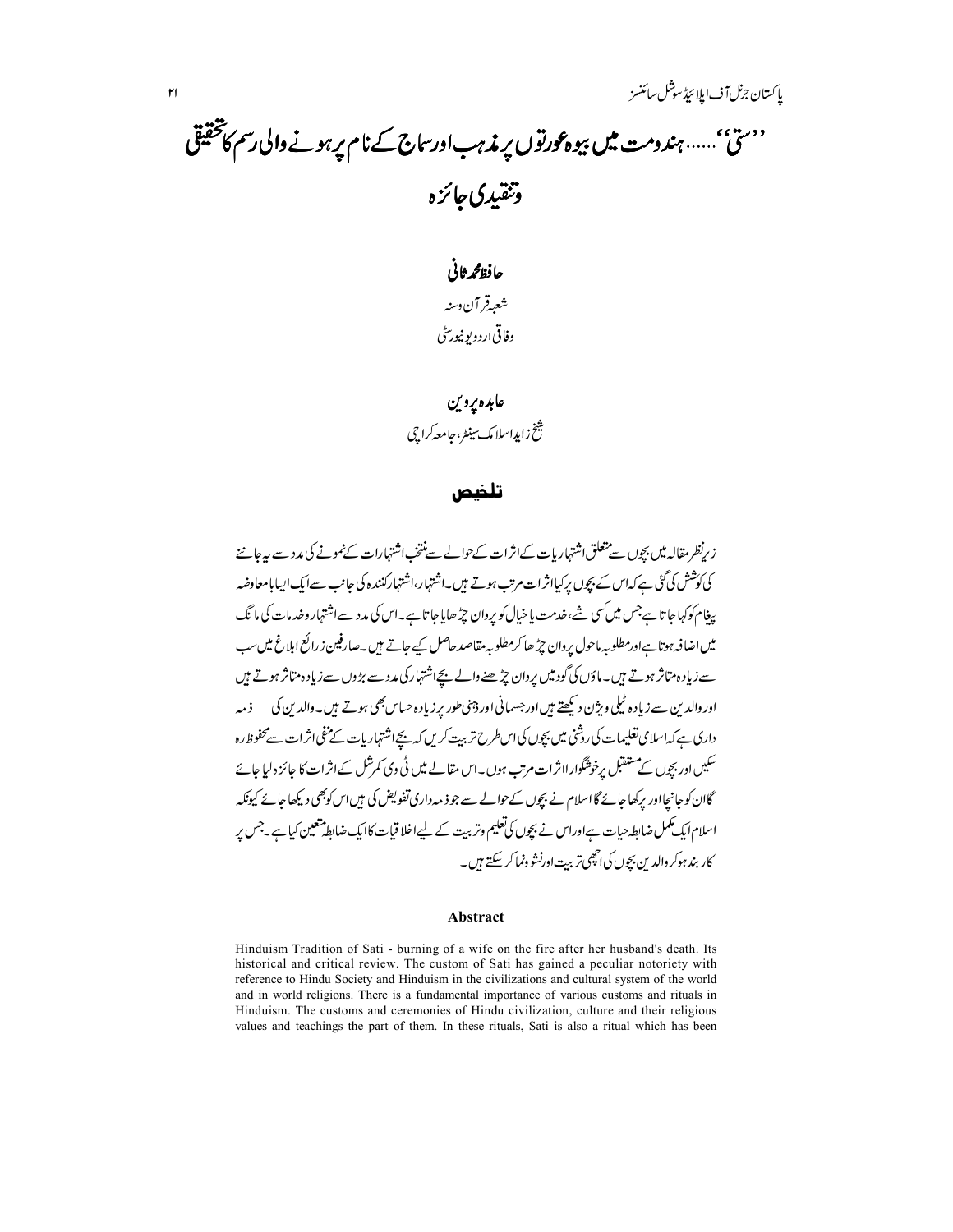practiced from a long time, having the certification from religion in Hindu social system. It has been existing in the Hindu Civilization and social system for centuries. Widows, with the name of Sati, have been putting themselves on the pyres of husband in fire, after their death. This research based article is written after making a thorough study of the books of Hindu religion, its history, books and literature written on custom observing in society. It presents its reasons and causes of historical view, critically besides its historical background. It opens up the causes and reasons of this human's ritual from its start to practice and its evolution in the Hindu Social System.

<sup>د دس</sup>تیٰ' کی رسم کو ہندومعاشرت اور ہندوساج میں بنی<u>ا</u>دی اہمیت حاصل رہی ہے،اس کے معنی پاک ہونے کے ہیں، ہندورسم درواج کےمطابق جوعورت شوہر کی موت کے بعداس کی چیا پرجلتی تھی،وہ گویایاک بازاور باعفت منتججي حاتي تقمي به (١) ہندی اردولغت کےمؤلف راجہ راجیسور راؤاصغ<sup>ر دس</sup>تیٰ' کےتحت <del>لکھتے ہیں ''سج</del>اِ،کامل ۔راست ۔درست ۔ نيك بەدفادار بەغىر تىلون بەزن پارسا بەعاصمە-''ست''یعنی پیچ پرقربان ہونے والیااور ٹیکی کے لیے جان دینے والی عورت یہ یعنی وہ عورت جواسیۓشو ہر کی لاش کے ساتھ فنا فی النار ہوجائے ۔ واضح رہے کہ عوام''ستّی'' تشدید کے ساتھ کہتے اور بڑھتے ہیں ۔(۲)''سیّ'' کی اصل ہندود یوی''سی'' ہے، جسے دکشا پی کے نام سے بھی جاناجا تا ہے۔ ''ارتھ دیڈ' کےمطابق''سیٰ''ایک قدیم رسم ہے،جب کہ''رگ دیڈ'اس بارے میں بی<sup>ن</sup>شاندہی کرتی ہے کہ ''ویڈک''عہد میںصرف <sub>اس</sub>ی پراکتفاءکیا گیاتھا کہ بیوہ جلنے سے پہلےصرف ایک لمحے کے لیےاپنے شوہرکی چ<sub>ی</sub>ا پرلیٹ  $(r)\angle\angle\phi$ 

چناں چہ ویڈک *عہد* سے **مصوبہتی ہے تک ہندوساج میں بیوہ عورتو**ں کا مقام **قدر ےاطمینان بخش تھا۔''سیٰ**'' کارواج اس دورتک مدہم ہوگیا تھا۔اگر چہ کہیں کہیں و پدک دور میں بھی اس کے باقی رہنے کےشواہد ملتے ہیں ۔تاہم رگ ویداورادستا کی مجموعی شہادت کی بنیاد پراپیامعلوم ہوتا ہے کہ آر پر' ہندوا برانی'' عہد میں اس رسم کو تپاگ چکے تھے، چناں چہ اپنے آپ کوجنگی نقطۂ نظر سے زیاد ہ مضبوط وسلح کرنے اورنسل کےفروغ کے لیےانہوں نے بچے پیدا کرنے کی صلاحت رکھنے والی بیواؤں کوموت کے منہ سے نکال کرنٹی زندگی کی روشنی میں لاکھڑ ا کیااورانہیں دوبارہ یاحیثیت واولا د والی زندگی گز ار نے کی سہولت فراہم کی ۔ ہندوستانی تہذیت کےمختلف ادوار تیتر یہ،آ رنیک،رگ وید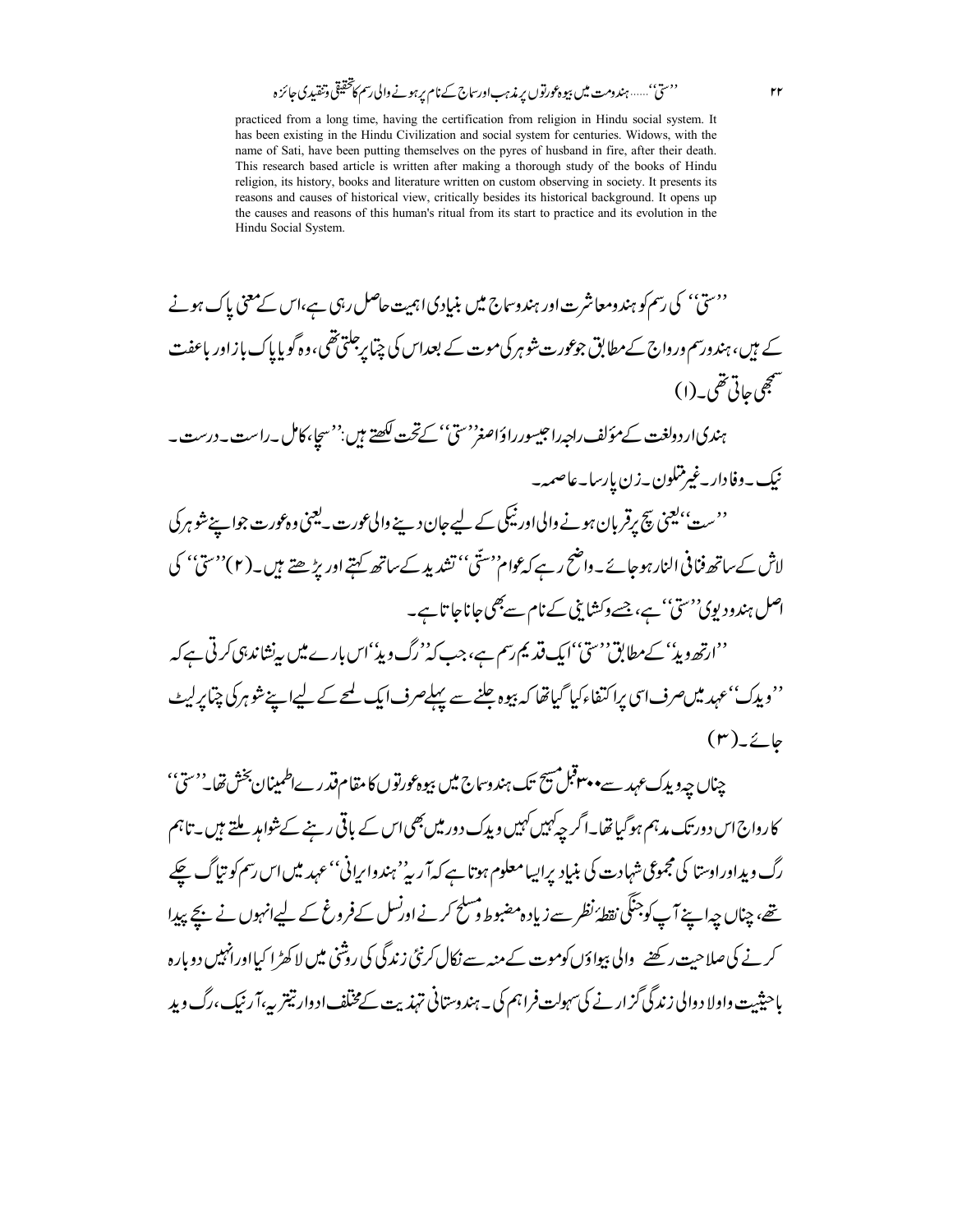حافظ محمرثاني،عابده بروين

اورآ خری دور کے ویدک لٹریچرمیں مذکورہ بیان سے پیرواضح ہے کہ ویدک عہد میں بیوہ عورتیں اپنے شوہر کی لاش\چتا کے پہلو میں لیٹتی تھیں،اس کے بعدانہیں پھر سے زندگی کی دیپامیں لوٹ آنے کا پیغام دیاجا تا تھا۔( ۴ ) ''مہابھارت'' کےمطابق''سیؒ'' کی تاریخ ہندومت کے قدیم آریائی تمدن سے وابستہ ہے،اس دور میں مردے کےساتھ اس کی بیواؤںاور دیگرمحبوباشیاءکوجھی فرن یا جلاد یا کرتے تھے،ایک روایت کےمطابق یاروتی شیو کی بیوی کا اوتاراختیارکرنے سے پہلے ایک ہندو درویش داناوکش کے یہاںلڑ کی پیدا ہوئی تھی،جس کا نام''سیٰ'' تھا آ خرایک وقت ایسا آیا وہ تنظیم دیوتا کی بیوی بن گئی، جب اس کے باپ اوراس کے الوہی شو ہر کے درمیان جھگڑا ہوا تو اس نے اپنے آپ کوقر پانی کی آگ میں شعلوں کی نذ رکردیا۔اسی طرح''مہابھارت'' کےمرکز ی کردار یا نڈ وکی

بیوی مدری کے بارے میں ہے کہ جب یا تڈ وکی موت واقع ہوگئی تو مدری نے اپنے جڑ واں بچ<sup>لنت</sup>ھی ( یا تڈ وکی دوسری بیوی) کے سپر دکر دیےاورخوداپنے شوہر کے ساتھ جل گئی۔(۵)

ہندوستان میں''ستیٰ'' کی رسم کو بہت اہمیت حاصل تھا، ہیروڈ دِٹس (HERODOTUS) نے اسے قدیم سیتھین (Scythians) اورترا کی (Thractcans) کی تہذیت کی روایت قرار دیا۔اگراس کا تجزیہ کیا جائے تو واضح ہوتا ہےاس تہذیت سے وابستہ افراد کی بیویاں اپنے شوہروں کی قبروں پر جان دینے کو باعث فخ پنجھتی تھیں۔احتمال یہی ہے کہ بیرسم د نیا بھر میں قدیم ز مانہ کےاس قیاس سے چلی آتی ہے کہ شنمرادوںاورامراء کی ایک یا دو ہیویاںان کی داشتا ئیں ان کےغلام ان کےم نے کے بعدان کی غدمت کرناچاری *رکھی*ں گے۔(۲)

چناں چہ قدیم چین میں شہنشاہ کی موت پراس کی محبوب کنیزیں اس کے مقبرہ میں زندہ دفن کر دی جاتی تھیں ، تا کہا گلے جہاں میں بھی وہ ان کےحسن و جمال سے قلبی سکون حاصل کرسکیں۔( ے ) اس رسم کی تاریخ بہت قد یم دور سےملتی ہے۔(۸)

"The Position of Women in Hindu civilization" كے مصنف مشہور ہندد پخفق ڈاکٹراے۔ایس لنگیر (Dr. A.S.Altekar) لکھتے ہیں: '' تاریخ قدیم سے مختلف اقوام میں پہ عقیدہ تھا کہ موت کے بعد کی زندگی د نیاوکی زندگی کے مماثل ہے،لہٰذا ضرور بات زندگی مردے کے لیے اگلے جہاں میں کم و بیش اسی طرح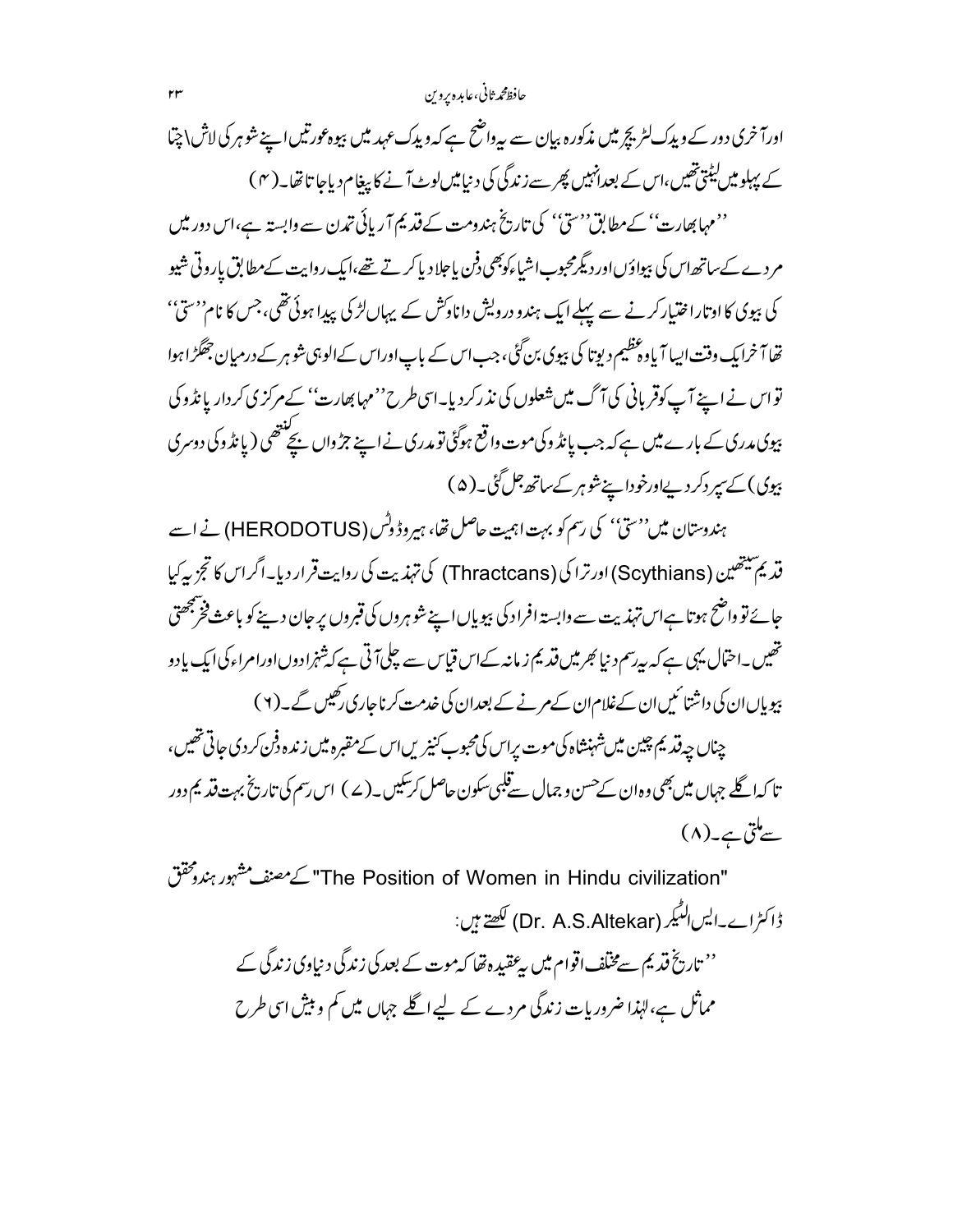ضروری ہیں جس طرح کہ موجود ہ زندگی میں،لہٰذا میت کے ورثا کا پہ مذہبی اوراخلا قی فریضہ تھا کہ وہ مردے کی خواہشات کااحترام کرتے ہوئے اس کی ضروریات اورخواہشات زندگی بہم پہچائیں اورمردے کو ہر وہ شےمہ پا کریں جس کی اسے زندگی میں ضرورت تھی۔ بطور خاص بإدشاہوںاورحکمراں طبقہ کےافراد میں بیاضور جاگزیں تھا کہ مردےکو بیوی،خادموں اورسواری کی ضرورت ہوگی ،اس لیے پیضروری تھا کہ ان تمام چیز وں کومردے کے ساتھ زندہ دفن کردیا جائے پااس کے ساتھ جلا دیا جائے۔اسی اعتقاد کی بنیاد پر ہندومت میں ''سیٰ'' بیوہ کےشوہر کےساتھ زندہ سپر دآ گ کرنے کانظر پہ دجودیز پر ہوا''۔(۹)

نظر پرِّتی کی ابتداءکی تاریخ ہندوستان کی قدیم تاریخ کےساتھ منسلک ہے،البیتہاس کاارتقاءاور کثر ت سے وقوع پزیر پی کا دور برطانوی راج کے عہد سے منسلک ہے۔( ۱۰)''ستیٰ'' کی ابتدائی تاریخ ہندوستان میں آ رین کی آ مد كى تاريخ سے منسلك بيان كى جاتى ہے۔(١١)

بعض بونانی مورخین کےمطابق''سیؓ'' کی رسم کا فروغ اوراس نظریہ کی اشاعت پنجاب کے کیتھاس عہد میں ہوا۔( ۱۲ ) چوتھی صدی بعد پھیسچ میں''سیٰ'' کی رسم مزیدِ اشاعت پزیر ہوئی اور اس نظریے کوفروغ حاصل ہوا۔( ۱۳) جب کہ چھٹی صدی عیسوی کےایک قدیم کتبے سے بھانو گیت کے سیہ سالا رگوپ راج کی بیوی کے''سیٰ'' ہونے کےشواہد ملتے ہیں۔(۱۴)

ساتویںصدی عیسوی میں'' نظر پہ تی'' کی خوب تشہیر کی گئی اوراس کےفر وغ کے لیے بطور وکالت دلاکل پیش کیے گئے۔چناں چہاس عہد میں پہنظر پیفروغ پا گیا کہ''ہندومت'' کی تعلیمات میں سب سے زیادہ اہمیت کی حامل اگرکوئی تعلیم ہےتواس میں سب سے زیادہ اہم''سیؓ'' کی رسم ہےکہ بیوہ عورت''سیؓ'' ہونے کے بعدا پنے شوہر کے گناہوں کا کفارہ بن جاتی ہےاور وہ دونوں (میاں بیوی) صرف اسمًل یعنی عورت کے''ستیٰ' ہوجانے کی بناء پر ساڑھے تین کروڑ سال تک جنت میں رہیں گے۔اسی طرح ایک مذہبی کہاوت مشہورتھی کہ جس طرح سپیرا بین (بانسری) بجا کر سانپ کواس کے ہل سے بانسری کے زور پر باہر نکال لا تا ہے،اسی طرح''ستیٰ'' ہونے والی عورت اپنے شو ہرکوچہنم سے باہرنکال دے گی اور وہ دونوں جنت میں ساڑھے تین کروڑ سال تک ریں گے۔( ۱۵ )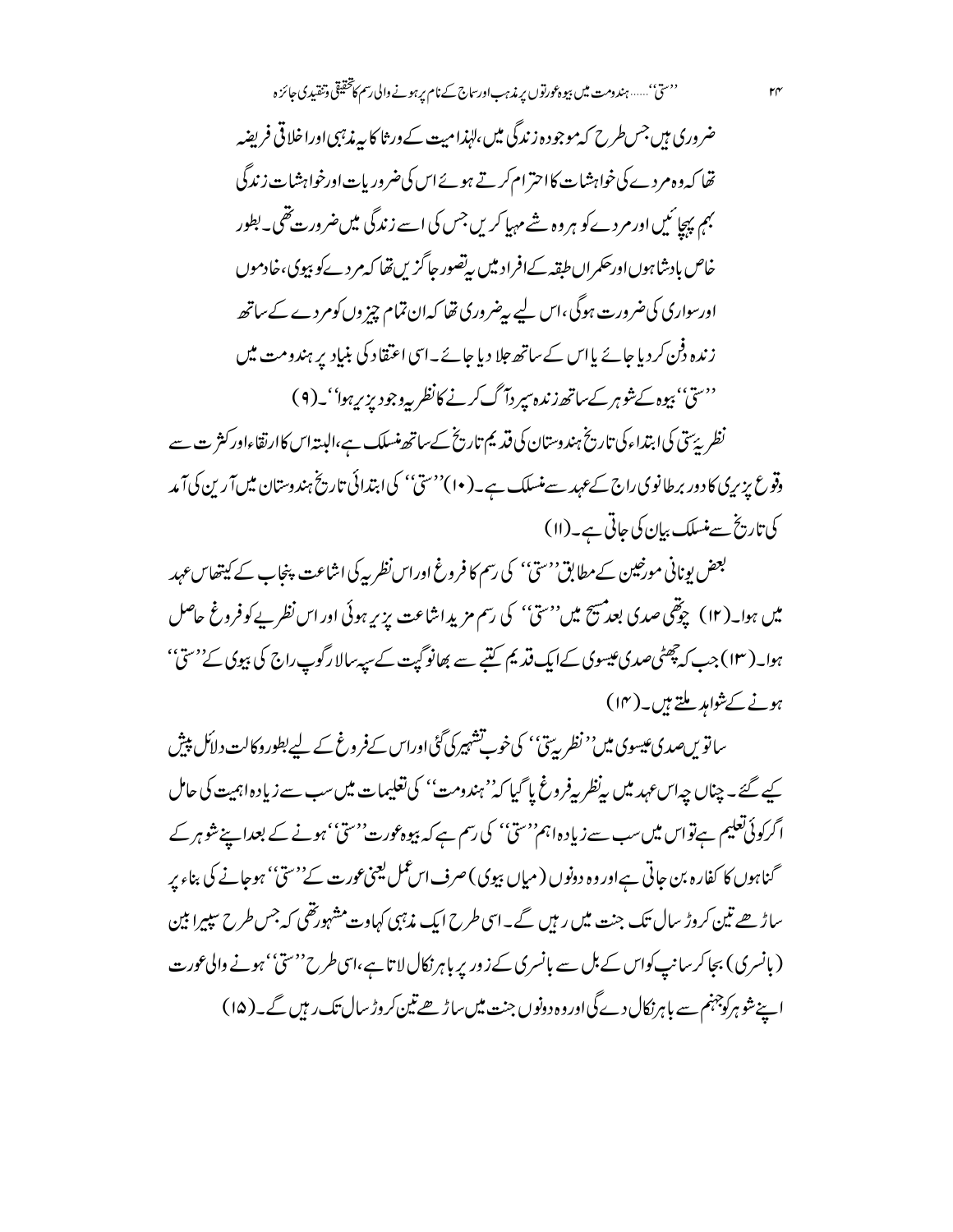## حافظ محمرثاني،عابده بروين

مشہورفرانسیسی محقق ڈاکٹر لیبان (Dr. Lebon) کے مطابق بی<sub>د</sub>سم من عیسوی سے قبل کی ہے، کیوں کہ یونانی مصنفون نے تین سوقیل مہیج میں اس کا ذکر کیا ہے۔(١٢) مہابھارت میں بار ہا<sup>د دی</sup>ں'' کی بازگشت سائی دیتی ہے۔مہابھارت میں اس قانون کا بھی تذکر ہ ملتا ہے کہ یاوفا بیوہ اپنے شوہر کے بعد زندہ رہنے کے بجائے بڑےفخراورناز کےساتھ اس کی چپا کی آگ میں کود نے کوتر جح دیتی  $(L)$ 

نامورمغربی مصنف وِل ڈیورانٹ کےمطابق ہند میں سکندراعظم کی آمد تک'' سیّ'' کی رسم جاری تھی۔ پنجاب کے قدیم کیتھاری قبیلے میں شوہروں کو پیویوں کے ہاتھوں زہر دےکر مارنے سے بیانے کے لیے''سیّ'' کو یا قاعدہ قانون کی شکل دی گئی۔(۱۸) ( گویاشوہر کی زندگی میں بھی سی کی رسم کی ادا ئیگی کی مثالیں موجودتھیں )

برہمنوں نے''سیٰ'' کو مذہبی رنگ دیتے ہوئے اسے پیرکہہ کراپنالیا کہ بیردراصل شادی کی ابدیت سے وابسَّگی کااظہار ہے۔کسی مرد سےایک مرتبہ بیاہی گئی عورت ہمیشہ کے لیےاس کی ہوجاتی ہےاورا گلے جنموں میں بھی دونوں کاملاب ہوگا۔(۱۹)

''سیٰ'' کی رسم کاارتقاءساجی ومعاشی حالات کے بدلنے کے ساتھ ہوا۔''ویدک'' دور میں اگر چہ پچھ شواہد ملتے ہیں کہ عورت شوہر کے ساتھ جل گئی کیکن اس وقت تک''سیؓ'' ہوناعلامتی سمجھا جا تا تھااور پیرسم آ خری ویدک دور میںتھی، کیوں کہ اس وقت تک بیوہ عورتوں کی شادی ہوجاتی تھی،مگر'' گیت'' دور کے آتے آتے'' سیٰ'' کی رسم

معاشرے کےاعلٰی طبقہ میں رواج یا گئی اوران کی تقلید میں دوسرےلوگ بھی اسےاختیارکررہے تھے۔( ۲۰ ) ''سیّ'' کی پہلی پادگار•ا۵ء میں مدھیاپردیش کےشہراران میں ملتی ہے۔''سیّ'' کی رسم کے پس منظر میں عورت کی سا جی حیثیت الجرکرسا منےآتی ہے کہ آ ہستہ آ ہستہ اس کی اپنی ذات اور شناخت ختم ہوجاتی ہےاور وہکمل طور

یرمرد کی ملکیت ہوجاتی ہے۔اسی لیےشوہر کی وفات کے بعداس کے لیے زندہ رہنے کا کوئی جوازنہیں رہتا۔(۲۱) عورت کوشو ہر کے مردہ جسم کے ہمراہ اور اس کے بغیر دونوں طرح''ستیٰ'' کرنے کا رواج تھا۔اگرشو ہر کی لاش مہیا ہوجاتی تو بپوی کواس کے ہمراہ جلا دیا جا تا تھا۔اسے''سہہ مرن'' (بپوی کا اپنے شو ہر کی چیا کے ساتھ بخوشی و براضاورقبت جل مرنا ) يعني ساتھ مرنا كہتے تھے،ليكن اگرشو ہر بيوي سے دور مرتا يابعض استثنائي حالا ت كےتحت مثلاً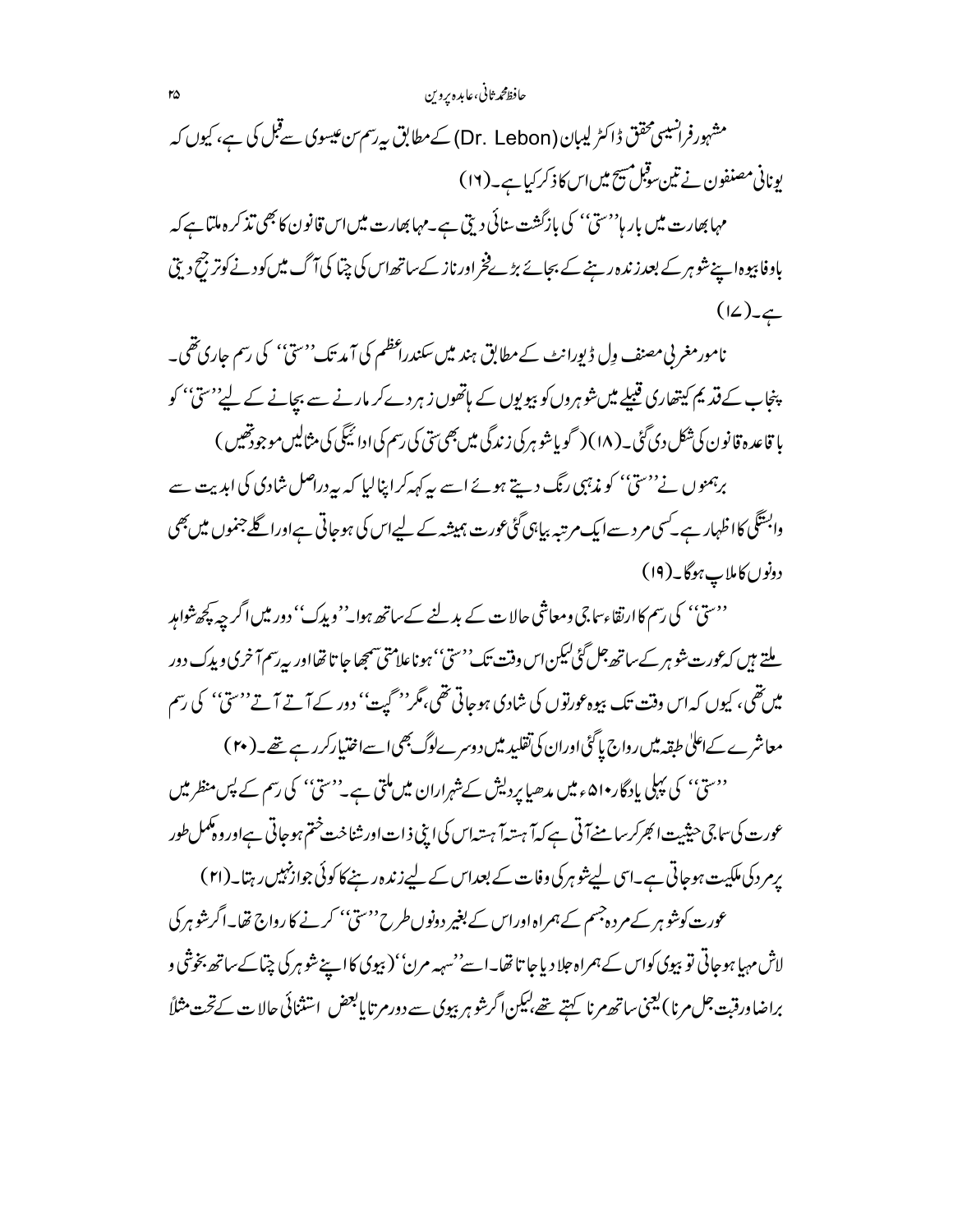بیوہ حاملہ ہوتی تواسے بعد میں *کس*ی ا<sup>ل</sup>یپی چز کےساتھ جلایاجا تا جس کاتعلق اس کےشو ہر کےساتھ ہوتا تھا، جواس کے شوہر کی نشانی ہوتی تھی،اس طرح چلنے کو''انومرن'' (عورت کا اپنے مردہ شوہر کے ساتھ جل مرنا )لیجنی قاعدے کے تحت مرنا کہتے تھے،اناصطلاحات کو بالتر تیپ'سہہ گنا''یعنی ساتھ جانااور''انو گنا''یعنی قاعدے کےمطابق جانابھی کہتے ہیں۔

اگر کسی کی ایک سے زیادہ ہیویاں ہوتیں تو چلنے''سیؓ'' ہونے کااعزاز سب سے بڑی ہیوی کو ہوتا اور دیگر پیویاں الگ الگ حلائی جاتیں۔غیرمعمولی حالات میں ایسی پیویاں اپنی زندگی بھر کے اختلافات اور عداوت ختم کردیتی تھیںاوراسی آگ میں اپنے شوہر کے ساتھ جلنے کاانتظام کرلیتی تھیں۔(۲۲) ابوالفضل نے'' آ ئمین اکبری''میں''سیؓ'' کی مندرجہذیل اقسام بیان کی ہیں:

- اول وہ کہ جوشو ہر کی موت کے ٹم میں بے ہوش ہوجاتی اوراس کے رشتے دار اسےآگ میں جلا دیتے۔  $(1)$ 
	-
- ( ۳ ) سوم ووقتم جس میں رسم ورواج کے بندھن کےتحت بیو ہورتیں جل جا تیں اورکوئی مزاحمت نہیں کرتی تھیں ۔
- (۴) جہارم چوتھی دوشم ہےجس میں بیوہ <sub>گ</sub>ورت کوخاوند کے خاندان والے زبر دستی جلاد ہیتے ۔( ۲۳ ) ''سیّ'' کی رسم کےاجراءاوراس کےفروغ میں مذہبی عنصراور برہمن کی عیارانہ ترغیب کو ہڑا دخل حاصل تھا۔

برہمن کے لیے بیوہ کےروبرو بیربات بیان کرنے کاغیرمعمولی مناسب موقع ہوتا تھا کہ زندگی قطعی ناپائنداراورفریب پر مشتمل ہےاور پیرکہ دراصل حقیقی زندگی وہی ہے جواس کے بعدشروع ہوگی۔ برہمن اسے یقین دلا تا تھا کہ ایک بار جلنے کے بعد وہ ہمیشہ ہمیشہ کے لیےاپنے شوہر کےساتھ رہے گی اوراسے ہرطرح کی دولت، یوشاک،عزت،خوشی نا قابل بیان حد تک نصیب ہوگی۔اس طرح بیوہ کویفین ہوجا تا تھا کہاس کا آگ میں''سیٰ'' ہونااس کی شادی کےموقع سے بھی مبارک موقع ہے کیوں کہ اس کے بعداسےاپنے شوہر کے ساتھ دائمی رفاقت ملے گی ،لیکن اس نے اگر اس کے برخلاف کیا تواس کا غیرمطمئن بھرت ہمیشہ ہمیشہ کے لیےارواح خبیثہ میں شامل ہوجائے گا،لہٰذا بیوہ کے لیےسوائے درسی بہونے کےکوئی دوسراراستہ نہ تھا۔(۲۴ <sub>س</sub>الف)

قدیم ہندوستانی تاریخ کےمطالعے سے پیتہ چلتا ہے کہ راجہ رائے نے اپنی بارہ میں سے تین ہزار من پسند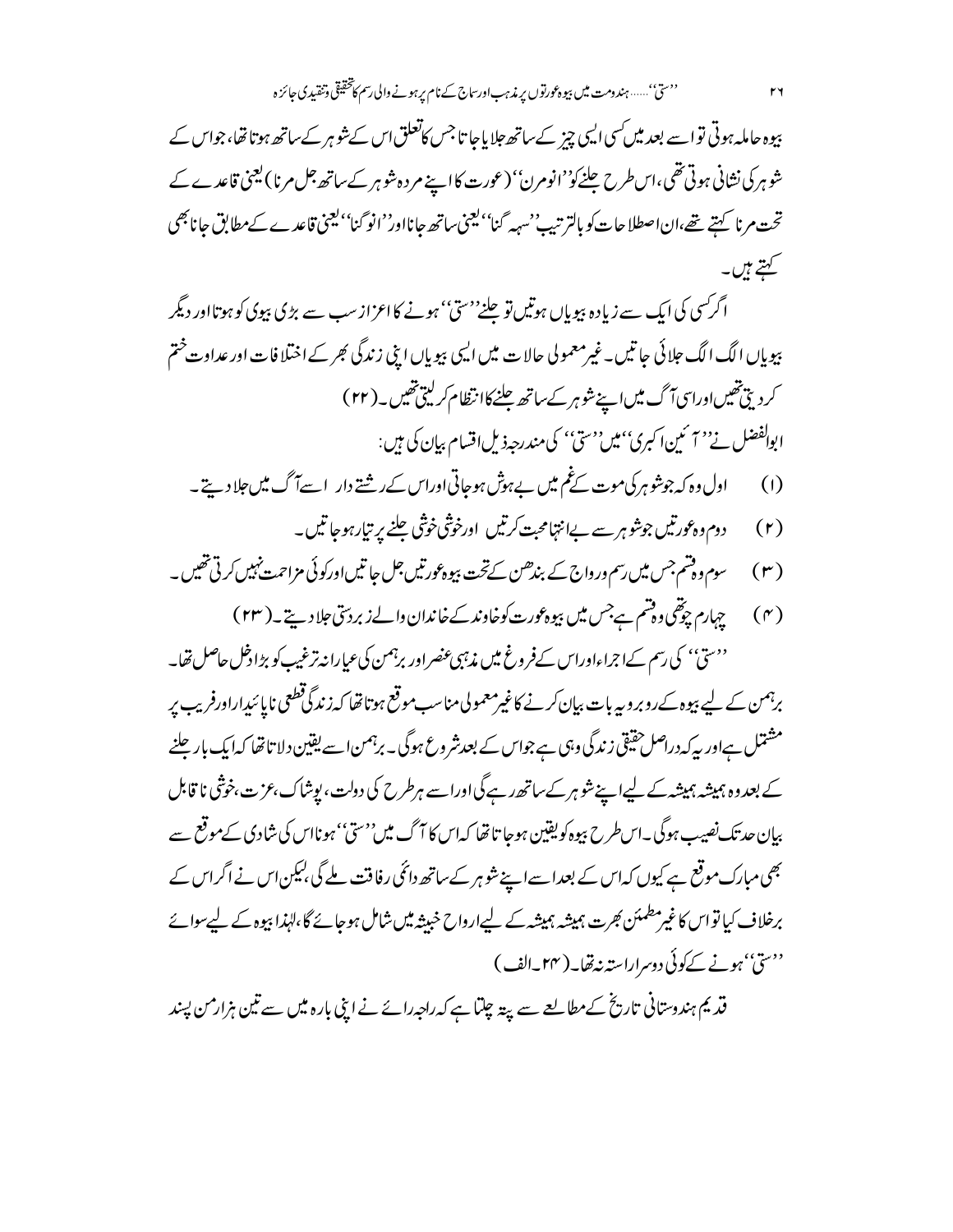حافظ محمر ثاني،عابده پروين

بیویوں کوصرف اس شرط یرمنتخب کیا کہ وہ اس کی موت پراپنے آپ کورضا کارانہ طور پراس کی چتا کی آگ اوراس کے دیکتے شعلوں کےحوالےکر دیں گی۔جوان سب کے لیےایک بہت بڑااعزاز ہوگا۔( ۲۴ ۔ب) چناں چہ ساتویںصدی عیسوی میں''سیٰ' کی خوب تشہیر کی گئی کہ سی ہونے والی عورت اپنے شو ہرکوجہنم سے نکال لائے گی اوروہ دونوں جنت میں ساڑھے تین کروڑ سال تک رہیں گے۔( r۵ ) فرانسيسم محقق ڈاکٹر لیبان(Dr. Lebon) لکھتے ہیں: ''جس وقت اس اعلٰی اورعیش کی زندگی کا جو بیوہ کو عالم بالا میں اپنے شوہر کے ساتھ نصیب ہوگا،اس مصیبت اور ذلت کی زندگی سےمواز نہ کیا جائے جواسے بیوگی کے بعد ہندوساج اوراس عالم میں کاٹنی پڑے گی تو بخو پی تبجھ میں آ تا ہے کہ بے جاری ہندو بیوہ نہایت آ مادگی اور جوش کے ساتھ اس طرح جان دینے پر راضی ہوجاتی تھی کہ اس کے گر دایک مجمع جمع ہوتا تھا جو دعا ئىيں پڑ ھتااور گا تا ہوا ہندو بيوہ كوا گلے جہاں كے ليے شاباش اور مرحبا كےنعروں . سەرخصىة كەتاتقا" (٢٦) <u>ژاڭىژ گىتاؤلى بان مزيدىكھتے</u> ہىن: ' نم**ذ** ببی اعتقادات جوصد یوں سے جاہل اقوام کی فطرتوں میں مشحکم ہو گئے اور وہ مصائب جن کا سامنا اس فتیح رسم کی وجہ سے ہر بیوہ کوکرنا پڑ تا ہے''سی'' کے اصل اسباب ہیں۔ مذہب ہی وہ چیز ہے جوانسان سےاس قسم کے فیدائی کام کرا تا ہے۔ نیصرف ہندوعورتیں بلکہ ہرزمانے کے مذہب برست محض قوت اعتقاد سے جلتی ہوئی آگ میں اس امید سے کودے ہیں کہان کےآ گے جنت کا درواز ہ کھلا ہوا ہے۔( ۲۷ )

"Hindu Manners, Costoms & Cermonies" كےمصنف فرانسیسی محقق دیوبائیس (A.J.A Dubois) جنہوں نے اپنی عمر کے جالیس برس محض ہندومت اور ہندوستانی تہذیب ومعاشرت کے مطالعہ دشخقیق پرصرف کیے، ہندوستانی ساج میں بپوہ عورت کے''سیؓ'' ہونے کےمختلف اسباب میں ایک بنیادی سبب ہندوساج میں'' بپوہ'' عورت کے مقام اوراس پرروار کھے جانے والےمظالم کوقر اردیتا ہے۔ان حالا ت میں ایک بپوہ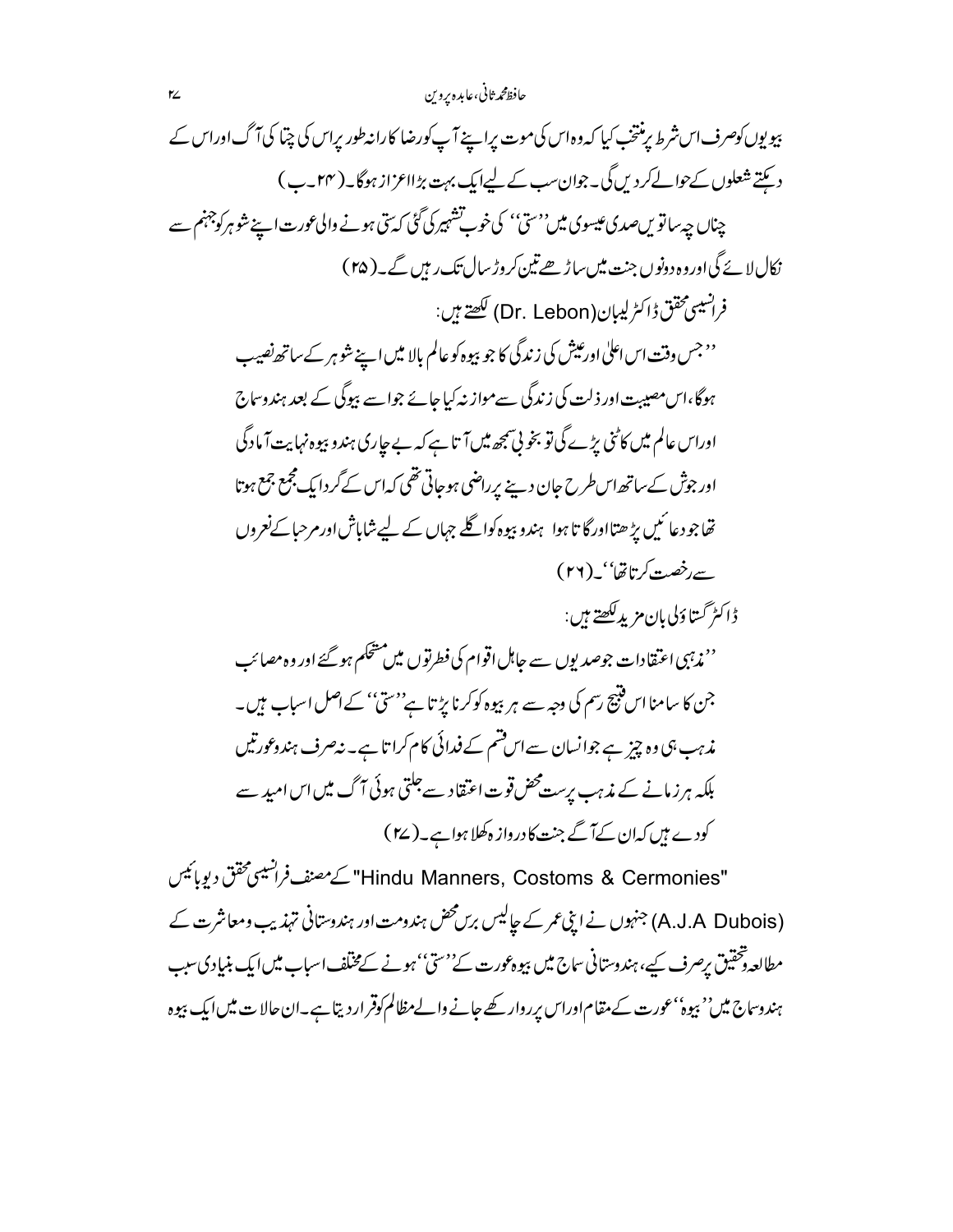عورت ہندودھرم کی تعلیمات کےمطابق زندہ رہنے سےشو ہرکی چتاکےساتھ ہی زندہ جل جانے ،خودسوزی اور''سیؓ'' ہوجانے کوتر جنج دیتی ہے۔(۲۸)

عام لوگوں کے لیے بیوہ کاسی ہوناایک تفریح کی حیثیت رکھتاتھا، جب کہ تجربہ کارود وراندیش افرادسی ہونے والی بپوہ کودوسری د نیامیں جانے والے مقاصد کی حیثیت سےتصور کرتے تھے، وہ لوگ''ستیٰ' کے ذریعے دوسری د نیا کے باشندوں کے نام ہرطرح کے پیغامات بھجواتے تھے۔(۲۹)

جب کہ چند دیگر سا جی اموربھی اس رسم کےاجراءاورتسکسل کے ذمے دار میں ،ان میں سی کی رسم کی ہمت افزائی کرنے میں ہندوساج میں بیوہ کی گری ہوئی حالت کا بھی بہت زیادہ دخل ہے،ایسے طاہری ثبوت ملتے ہیں جن سے فلاہرہوتا ہے کہ''سیّ''کےابتلاءسےفرار کی صورت میں اسے بہت تلخ اورشرمناک زندگی گزار نی بڑتی تھی۔اس لیے بیوہ یہی بہتر پھی تھی کہ خود کوشعلوں کے سیر دکر دے،اس کے ساتھ ہی کنبہ کے وقار کا مسئلہ بھی تھا۔رائے عامہ اور مذہبی اعتقادات بہ بات ذہن نشین کرانے میں کامیاب ہوگئے تھے کہ''ستیٰ' ہوناعورت کی اعلیٰ ترین اورانتہائی قابل تعریف صفت ہے۔اگرکوئی پیوہا ہے متو فی شو ہر کےساتھ''سیؒ''نہیں ہوتی تو بیاس کی وفاداریاور پاک بازی کی کمی كى دليل تصور كياجا تاتھا۔( ۳۰)

ڈاکٹر گساؤلی بان مسٹرملاباری کےحوالے سے لکھتے ہیں:''ہندوکامرنااس کی بیوہ کے لیےالیں مصیبت ہے جو ہر روز بڑھتی حاتی ہے۔ وہ بھی سرنہیں اٹھاسکتی اور تا دم مرگ سی<sup>مصیب</sup>ت اس کے ساتھ رہتی ہے۔اس کا شارانسانوں میں نہیں ہوتا،وہ ان کی نظر میں منحوں شمجھی حاتی ہےاورجس چیز کووہ ہاتھ لگاتی ہے،وہ نجس شمجھی حاتی ہے۔اس ذلت اور رسوائی کی زندگی کو وبال شمجھتے ہوئے اسےاس کےعلاوہ کوئی حارہ نہیں ہوتا کہ وہ اپنے خیال کو پاک کردے پاایک مصیبت اورتنمائی کی زندگی بسرکرے۔(۳۱)

بعض حالات میں ایسی عورت پرمعاشی دیاؤ بھی ڈالا جا تا تھا۔'' نکولا کونٹی'' نے ایسے واقعات نقل کیے ہیں، جن میں بپوہ کوُ'سیؓ''ہونے ،بصورت دیگر جہیز کو داپس کرنے کی شرط عائد کی گئی۔موخرالذکر حالت میں اس کے لیے اپنے بچوں کوچھوڑ کرتمام ساز وسامان متوفی شوہر کےرشتے داروں کودینا پڑتا تھا۔( ۳۲ ) مذکورہ اسباب اورنظر پات کی بناء پر''سیؒ'' کی رسم ہندومت میںفر وغ پاتی گئی اور معاشرے میں اس کے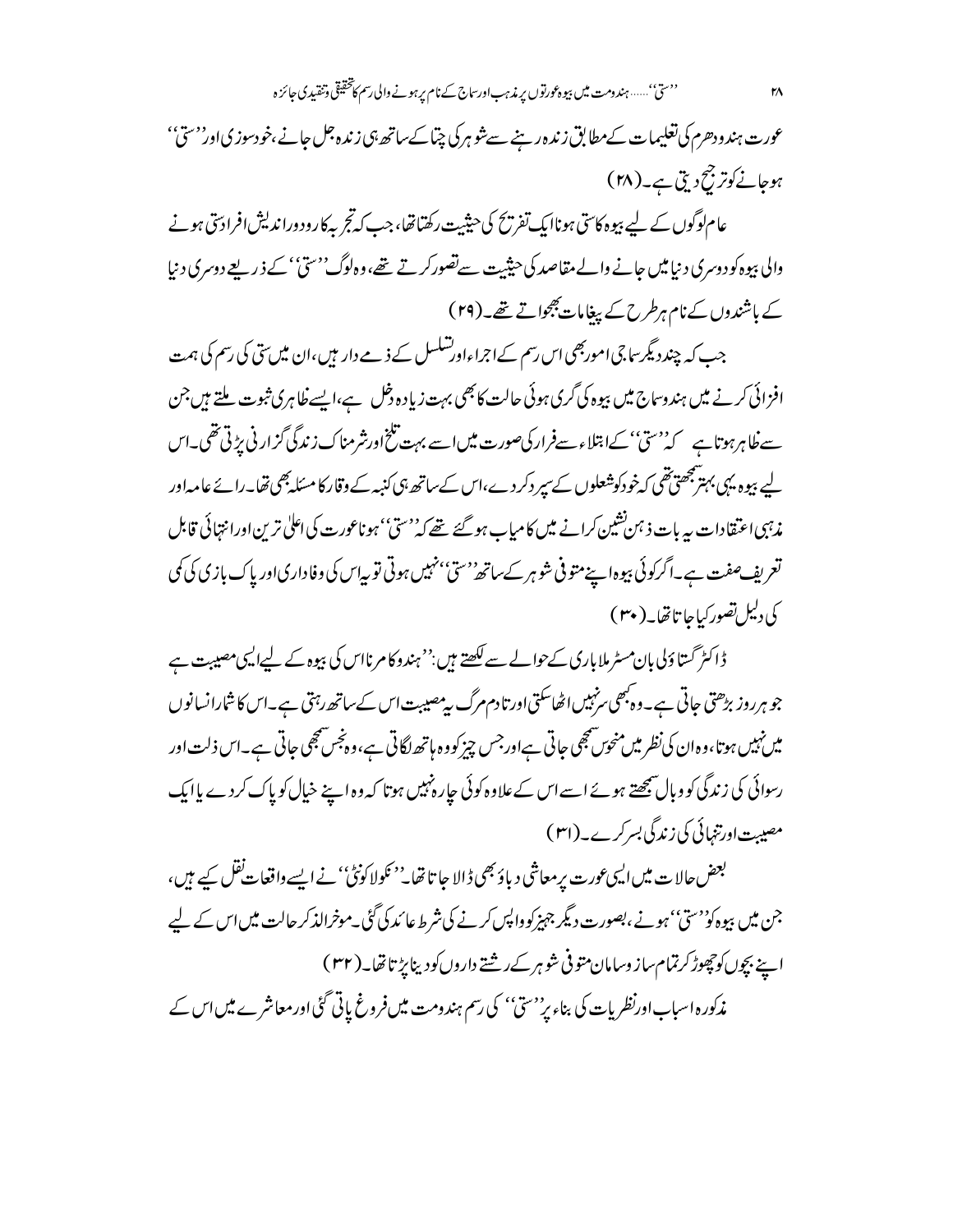## حافظ محمر ثاني،عابده پروين

اثرات دسیج تر ہوتے گئے ۔سات سوسے گیارہ سوبعد پیچ تک''سیّ'' کی رسم ہندوستان کے دیگر علاقوں کےعلاوہ شالی ہنداور شمیر میں بہت زیاد ہفروغ یا چکی تھی اوراس دوران کشمیر کےحکمراں خاندانوں میں پیرندموم رسم شدت کےساتھ حاري ربي\_(۳۳) ڈاکٹرلیبان''سیؒ' کےاسباب برتبصرہ کرتے ہوئے مزید لکھتے ہیں:

''اب سمجھ میں آئے گا کہ ہندوعورت کی محبت اور حاں نثاری شو ہر کے ساتھ *کس درجہ پر* ہے اور چوں کہ بیرسم صدیوں سے چلی آ رہی ہے، جاں نثاری عورت کی فطرت کا جزو بن چکی ہے، یہی وہ اسباب میں جن کی بناء پر''ستی'' کی رسم قائم ہوئی اور قائم رہی اور جس رسم کی بناء پر بیوا کیںا پنے شوہروں کے ساتھ جلنے پرمجبور ہیں''۔( ۳۴ )

ہندو بیوہ کا شوہر کی چا(لاش) کے ساتھ جلنے کا بیان بہت تکلیف دہ ہےاورا سےصرف تصور ہی کیا جاسکتا ہے۔وہ شوہر کی ارتقی کے ساتھ پیچھے پیچھے چکتی تقی اوراسی کے ساتھ جلا دی جاتی تقی لبعض حالا ت میں جلا نے کا پیمل بہت طویل اور تکلیف د ہ ہوتا تھا،اس کے لیے بڑی ہمت اور ضبط کی ضرورتے تھی۔ مشہورعرب ساح ابن بطوطہ نے دونوں قتم کے واقعات کی تفصیل دی ہے:

ذیل میں ابن بطوطہ کےمشاہدے کا خلاصہ درج کیا جا تا ہےجس میں ان تین ہندو بپواؤں کی''سی'' کاچنٹم دید بیان ہے،جن کےشوہر دور دراز مقام پر جنگ میں مارے گئے تھے۔

ابن بطوطهكھتاہے: ''جب تین بیواؤں نے''سیؓ'' ہونے کا ارادہ کیا تو وہ پہلے تین دن گانے بجانے اور کھانے میں مشغول ہوگئیں،گویا دنیا سے رخصت ہونے کوتھیں ۔ان کے پاس ہرطرف سےعورتیں آتی تھیں اور چو تھے دن ان کے پاس ایک ایک گھوڑ الا ئے، ہر یہوہ بناؤسنگھار اورخوشبولگا کراس پرسوار ہوئی۔اس کے دائمیں ہاتھ میں ناریل تھا، جسے اچھالتی جاتی تھی اور پائیں ہاتھ میں آئینیہ تھا جس میں منہ دیکھتی جاتی تھی ، برہمن ان کےگر دجمع تھےاوران کے رشتے داران کےساتھ ساتھ آ گے آ گے۔نقار ےاورنو بت بجتی تھی۔ ہرایک ہندواسے کہتا تھامیراسلام میرے ماں باپ پا بھائی یا دوست کوکہنا۔وہ کہتی اچھااور ہنستی جاتی تھی۔ میں بھی اپنے دوستوں کو لے کران کے جلنے کی کیفیت دیکھنے گیا۔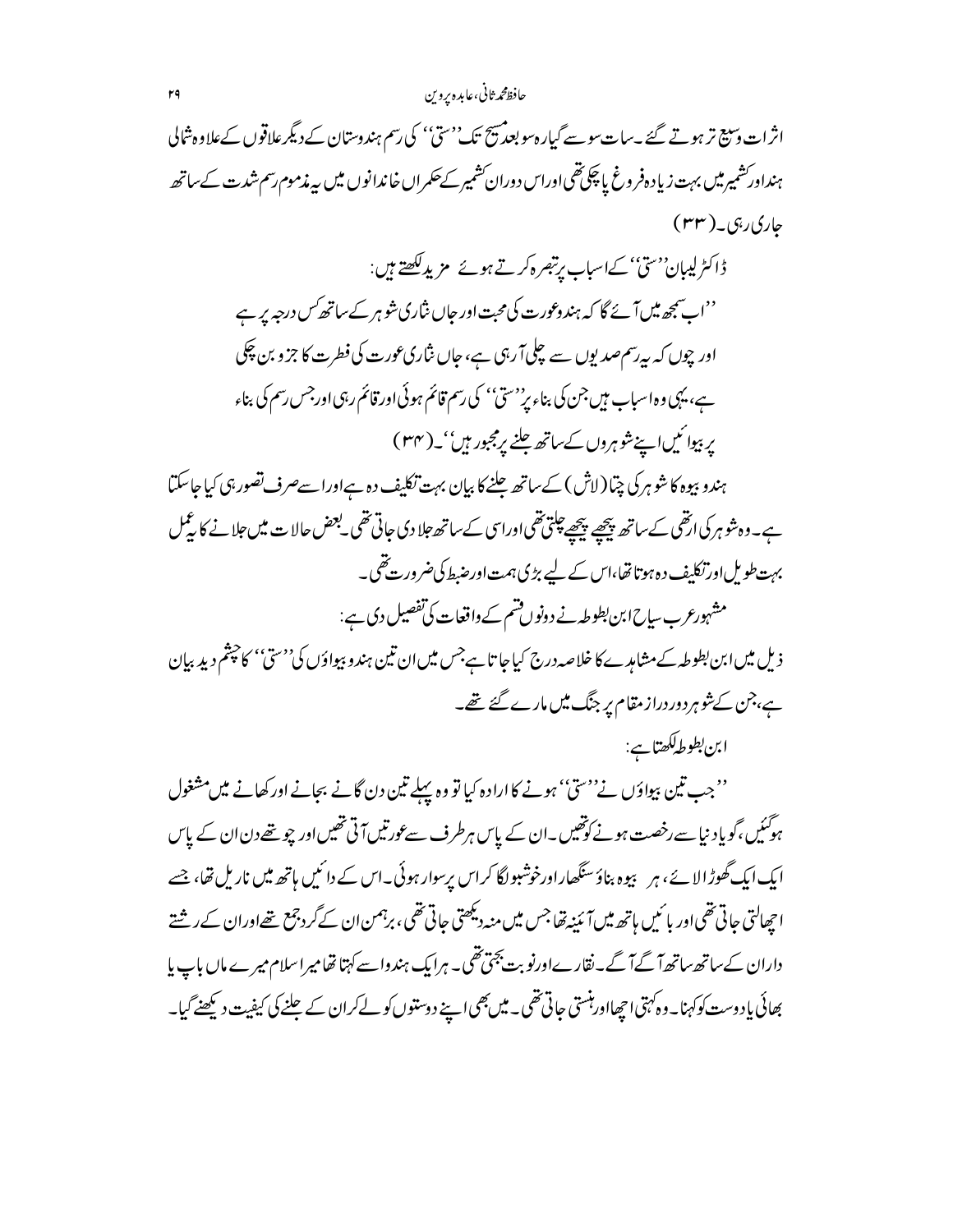ہم ان کے ساتھ تین کوں گئے اورایک ایسی جگہ پہنچے جہاں پانی بکثر ت تھااور درختوں کےانبوہ سےاندھیراہور ہاتھا۔ نیچ میں جارگنبد تھے ہرایک گنبد میں ایک بت تھااورگنبد کے نیچ میں پانی کا حوض تھا،ان پر درختوں کےساپے کےسبب دھوپ نہ پڑتی تھی، تاریکی میں بیچگہ گو یا جہنم کاٹکڑا تھا۔ جب بیڑورتیں ان گنبدوں کے پاس پینچپیں تو حوض میں اتر کر انہوں نے عسل کیا،حوض میںغوطہ لگایا،اپنے کپڑے،زیورات ا تارکرعلیحدہ رکھ دیےاوران کے بجائے ایک موٹی ساڑھی باندھ لی،حوض کے پاس ایک حکیہآ گ د ہرکائی گئی اور جب اس پرسرسوں کا تیل ڈالا گیا تو وہ شعلے مار نے لگی۔ بیدرہ ایک آ دمیوں کے ہاتھ میں لکڑیوں کے گٹھے بند ھے ہوئے تھےاوردس ایک آ دمی لکڑیوں کے بڑے بڑے کندے ہاتھ میں لیے ہوئے تھے۔نقارےاورنفیری والے بیوہ کےانتظار میں کھڑے ہوئے تھے۔آگ کوایک رضائی کی اوٹ میں کرلیا تھا، تا کہ عورتوں کی نظراس پر نہ بڑے۔ان میں سےایک عورت نے رضائی کوز بردستی ان لوگوں کے ہاتھ سے چھین لیااور کہا! کیا میں جانتی نہیں کہ پیآ گ ہے۔ مجھے ڈراتے ہو۔ پھراس نے آگ کی طرف ڈیڈ وت کی اورا پنے تنیَں ڈال دیا۔اس وقت نقارےاورنفیریاں بجنی شروع ہوئیں اورلوگوں نے جو بہت پی ککڑیاں ہاتھ میں لیے ہوئے تھے،آگ میں ڈالنی شروع کردیں،اس کے اوپر بڑے بڑے کندے ڈال دیے، تا کہ وہ عورت حرکت نہ کر سکے،حاضرین نے بھی بہت شورکیا۔میں پی<sup>ر</sup> کی کر بے ہوش ہوگیا''۔( ۳۵ )

لیڈیا بیرسٹ نے اکتوبر ۱۸۶۵ء میں''سیؒ' کےایک دل خراش واقعے کا مشاہرہ کیا جسےاس نے اپنے روز نامچه میں مندرجہ ذیل الفاظ میں ادا کیا ہے:

''ایک ہندونو جوان ہینیہ سےمرگیااوراس کی بپوہ نے اس کی چیا کےساتھ جل مرنے''سیٰ' ہونے کاارادہ کرلیا۔ضروری کارروائیاںعمل میں آئیں،مجسٹریٹ سے ایسنس حاصل کرلیا گیا۔ چما کومتوفی کےقریبی رشتے داروں نے آگ لگا دی بلیکن جب آگ کے شعلے بپوہ تک پہنچے،تواس کا حوصلہ ٹو ٹے گیااوروہ دھویں کے بادلوں،جوم کے چخ ویکاراور ڈھول نقاروں کی سمع خراش شوروغل کے درمیان کسی نہ کسی طرح چتا سےاتر آئی اورلوگوں سےنظر بیچا کر ذ را فاصلے پر جنگل جائپنچی۔ پہلےتو کسی کواس کا خیال نہ آپالیکن جب دھواں کم ہوا تو لوگوں نے دیکھا کہ وہ چتا پزہیں ہے،اس پرلوگ آپے سے باہر ہوگئے اور سب اس بدنصیب لڑ کی کی تلاش میں جنگل کی طرف بھاگے۔جنگل سے گھسپٹ کراسے دریا کے کنارے لائے اورابک ڈنگی میں ڈال کرمنحجدار میں لے گئے، وہاں اسے زبردستی دریامیں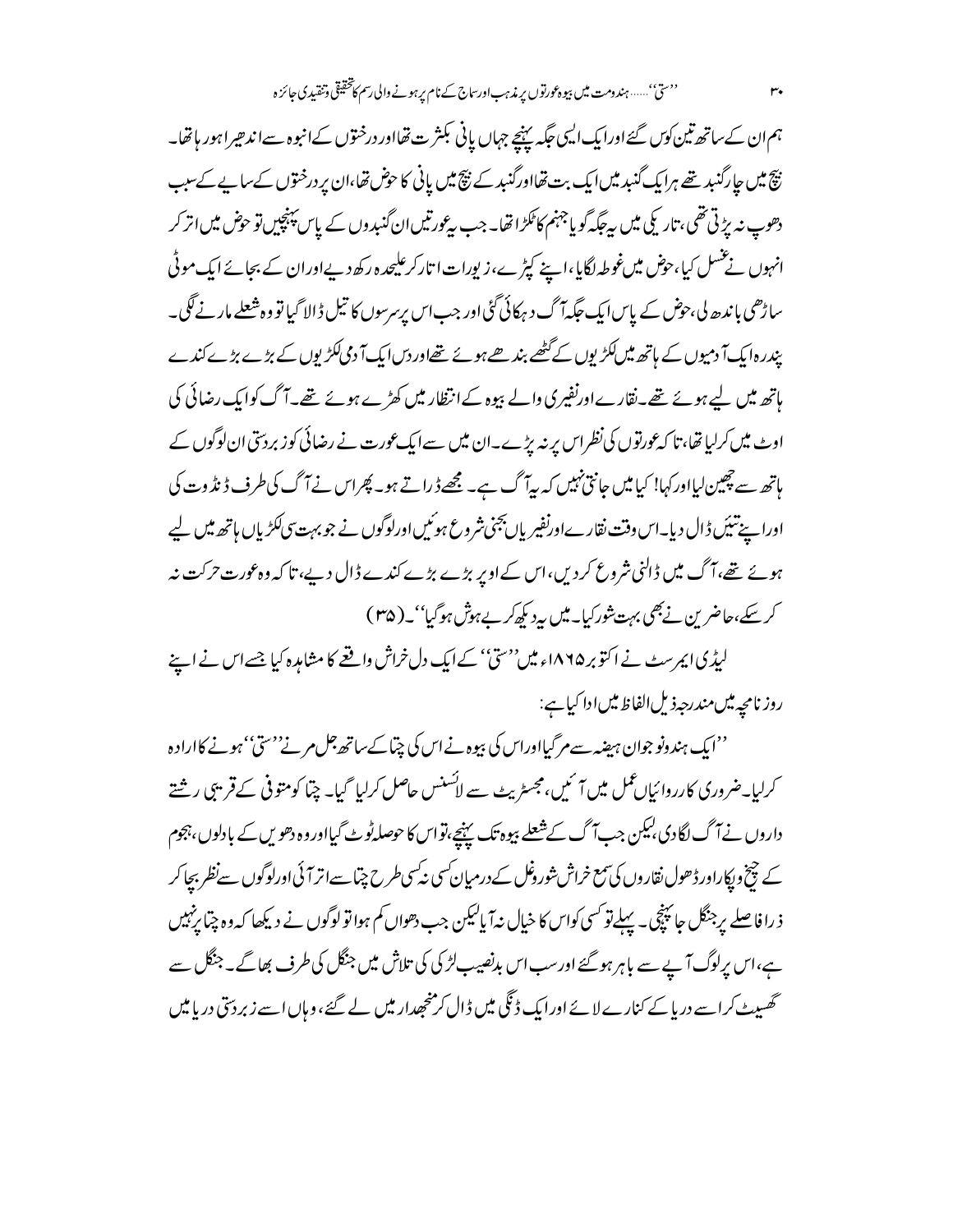حافظ محمرثاني،عابده بروين

پچینک دیا، بےجاری کوایک بارڈ وب کر پھرآ نانصیب نہیں ہوا''۔(۳۶) ''سیّ'' کی خالمانہ رسم اوراس کے پس منظر کے بارے میں ڈاکٹرفرانسس برنیئر نے اپنے''سفرنامہ' ہند'' میں نےلکھاہے:

''برہمن گائے کی دم کا بال بھی بِرکانہیں کرتے ہلیکن ایک جیتے جا گتے انسان کوبھڑ <sub>کتے</sub> ہوئے شعلوں میں حجھونک دیتے ہیں۔وہ عورت کو''سیؓ'' کی ترغیب اس لیے دیتے تھے کہ اس کے جل مرنے کے بعد اس کے زیورات اورمتر وکہ بیامان انہی کوملتا تھا۔بعض اوقات نو جوان بپوؤں کوان کی مرضی کےخلاف گھسپیٹ کر چتا پر لے جاتے تھے، جہاں انہیں رسیوں میں جکڑ دیا جا تا تھا کہ مبادا آگ سے گھبرا کر بھاگ جا ئیں۔جوعورت کسی حیلے بہانے سے آگ میں سے بھاگ نکلنے میں کامیاب ہوجاتی،اسے ذات سے خارج کرکے چوہڑے چماروں کے سیر دکردیا جاتا  $(r_{\mathbf{Z}})$ \_'' $\ddot{\vec{z}}$ 

ابن بطوطہ کا بیان ہے کہ سلاطین دہلی نے ایک قانون وضع کیا تھا،جس کی رو سےحکومت کی حدود میں ایک پیوہ کوجلانے کے لیےاجازت نامہ لیناضروری تھا۔غالباً پیرقانون اس لیے وضع کیا گیاتھا کہ کی عورت کوز بردستی پاساج کے دیاؤ کے ذریعے جلنے برمجبور نہ کیا جاسکے مغل شہنشاہ ہمایوں کے دورحکومت میں''سیؓ'' کےایسےتمام اقدامات پر پابندی عا ئدکر دی گئی تھی ۔کوئی بھی عورت جو بچہ پیدا کرنے کی عمر سے آ گےنکل چکی ہو بتی نہیں ہوسکتی تھی ،خواہ وہ برضا ورغبت ہی خودکوئتی ہونے کے لیے پیش کیوں نیرکرے۔ پیسا جی اصلاح کا بہت دلیرانیہ اقدام تھا، ہندو مذہبی طبقہ اور عوام نے نداس کی شدید مخالفت کی اور نہ اس کےخلاف کوئی مظاہرہ ہوا،مگرضعیف الاعتقاد بادشاہ کو یقین دلایا گیا کہ دوسرےلوگوں کے مذہبی معاملات میں دخل اندازی اورایک مقدس رسم پر پابندی لگانے سےاس پر خدا کا قہرنازل ہوگا اوراس کی حکومت کوز وال ہوگا،شاید بیاس کی اینی موت کا باعث بھی ہے ،ان امور کی بناء پرشہنشاہ کوا ہے سابقہ احکام منسوخ کرنے پڑے۔

بہرحال اس سلسلے میں عام احکام برعمل ہوتا ر ہا، کیوں کہ بیوہ کوجلانے کےمواقع برسلطان کےافسر ہمیشہ موجودر بتے تھے،تا کہلوگ زبردسی نارضامند بیوہ کوحلنے' سیّ' پرمجبور نہ کرسکیں۔کہاجا تاہے کہا کبر نے''سیّ' کے چند مشہور واقعات میں بذات خود دخل اندازی کی تھی اور بپواؤں کو جلنے سے بجالیاتھا۔( ۳۸ )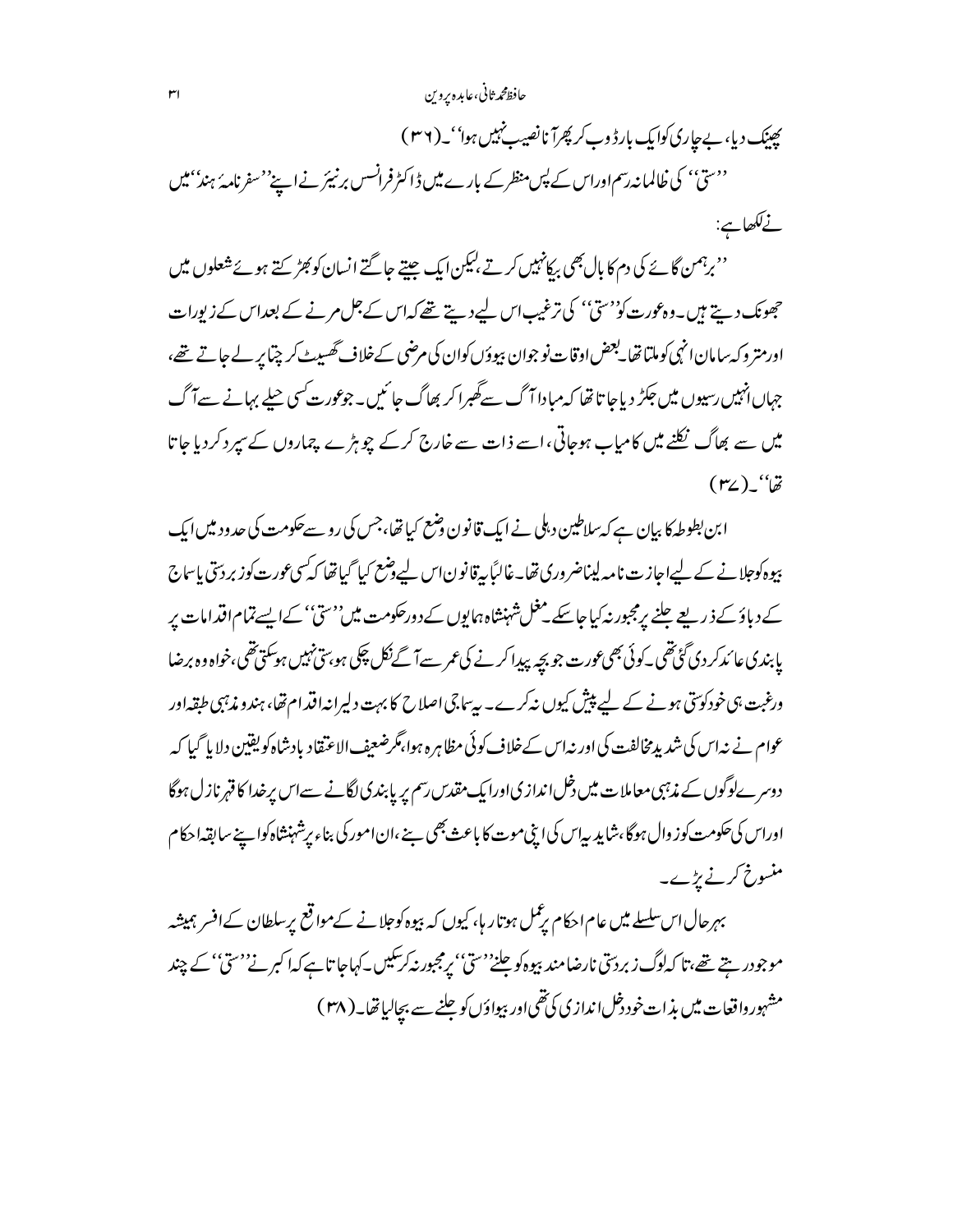ہندوستان کامشہورساح ڈاکٹر برنیرلکھتاہے: '' آج کل پہلے کی پہ نیبت''سیؒ'' کی تعدادکم ہوگئی ہے، کیوں کہ مسلمان جواس ملک کےفرماں روا ہیں،اس وحشانہ رسم کونیست ونابودکر نے میں حتی المقد ورکوشش کرتے ہیں۔اگر چہ اس کےامتناع کے لیےکوئی قانون مقررنہیں ہے، کیوں کہان کی پالیسی کا ہہ جزو ہے کہ وہ ہندوؤں کےمعاملات میں دخل اندازی کرنامناسب نہیں پیچھتے ، بلکہ مذہبی رسوم کے بحالا نے میں انہیں آ زادی دیتے ہیں۔ تاہم''سیؒ'' کی رسم ورواج کوبعض اپنچ بیچ کےطریقوں سے روک دیتے ہیں۔ یہاں تک کہ کوئی عورت بلااجازت صوبہ کے حاکم کے''ستی''نہیں ہوسکتی اورصوبہ دار ہرگز اجاز ت نہیں { دیتاجب تک کہ داقعی طور پراس امر کا یقین نہیں ہوجا تا کہ وہ عورت ہرگز اپنے ارادے سے باز نہآ ئے گی ۔صوبہ دار بیوہ کو بحث ومباحثہ سے ہمچیا تاہےاور بہت سے وعدے *وعید کر*تا ہے،اگراس کی فہمائش اور تدبیر ں کا رگرنہیں ہوتیں تو مبھی ایبا بھی کرتا ہے کہ اپنےمحل سرا میں بھیج دیتا ہے، تا کہ بیگمات بھی اسے اپنے طور پر سمجھا ئیں ،مگر باوجوداس کے <sup>د دس</sup>تیٰ' کی تعداداب بھی بہت ہے،خصوصاًان راجاؤں کےعلاقوںاورعملداریوں میں جہاں کوئی مسلمان صوبہ دارنہیں  $(rq)$   $\sim$ 

"The Position of Women in Hindo Civilization" کے مصنف ڈاکٹرا رہایس الٹیکر (Dr. A.S. Altekar) کےمطابق تیرہویںصدی عیسوی سےاٹھارہویںصدی عیسوی تک''سیّ'' کی رسم کوتحفظ حاصل ر ہااوران ادوار میں''سیؒ' کا دقوع یقینی ہے، تاہم اس مخصوص عہد میں''سیؒ' کے بارے میں متعینہ اعداد وشار کاحصول ایک ناممکن امر ہےاور بہ بھی ایک یقینی بات ہے کہ ہندومعاشرے میں راجپوتانہ میں''سیّ'' کے اعدادوشار دس فیصد تک ملتے ہیں جب کہ سمجموعی ہندومعاشرے میں ہزار میں ایک بیوہ عورت کے''سیٰ'' ہونے کا وقوعہ،ام یقینی ہے۔ جب کہاس امر کےبھی ٹھوں شواہد ملتے ہیں کہ عوامی اورسر کاری سطح پراس مذموم رسم کے خاتمے کے لیے انیسویں صدی کے ربع اول تک ( ماسوائے اسلامی عہد کے ) کسی قسم کے اقدامات نہیں کیے گئے۔جب کہ سرکاری اعداد وشار کے مطابق جمیئی اور مدراس میں اس کے اعداد وشار پچاس سے اوپر ملتے ہیں۔ پونا میں • • ۱۸ء سے ۱۸۱۲ءتک سالا نہاعداد دشار بارہ سےاوپر ملتے ہیں۔( ۴۰ )

برٹش گورنمنٹ کے جاری کر دہ اعدادوشار کے مطابق''سیؓ'' کی مذموم رسم سب سے زیادہ بنگال کے ہندو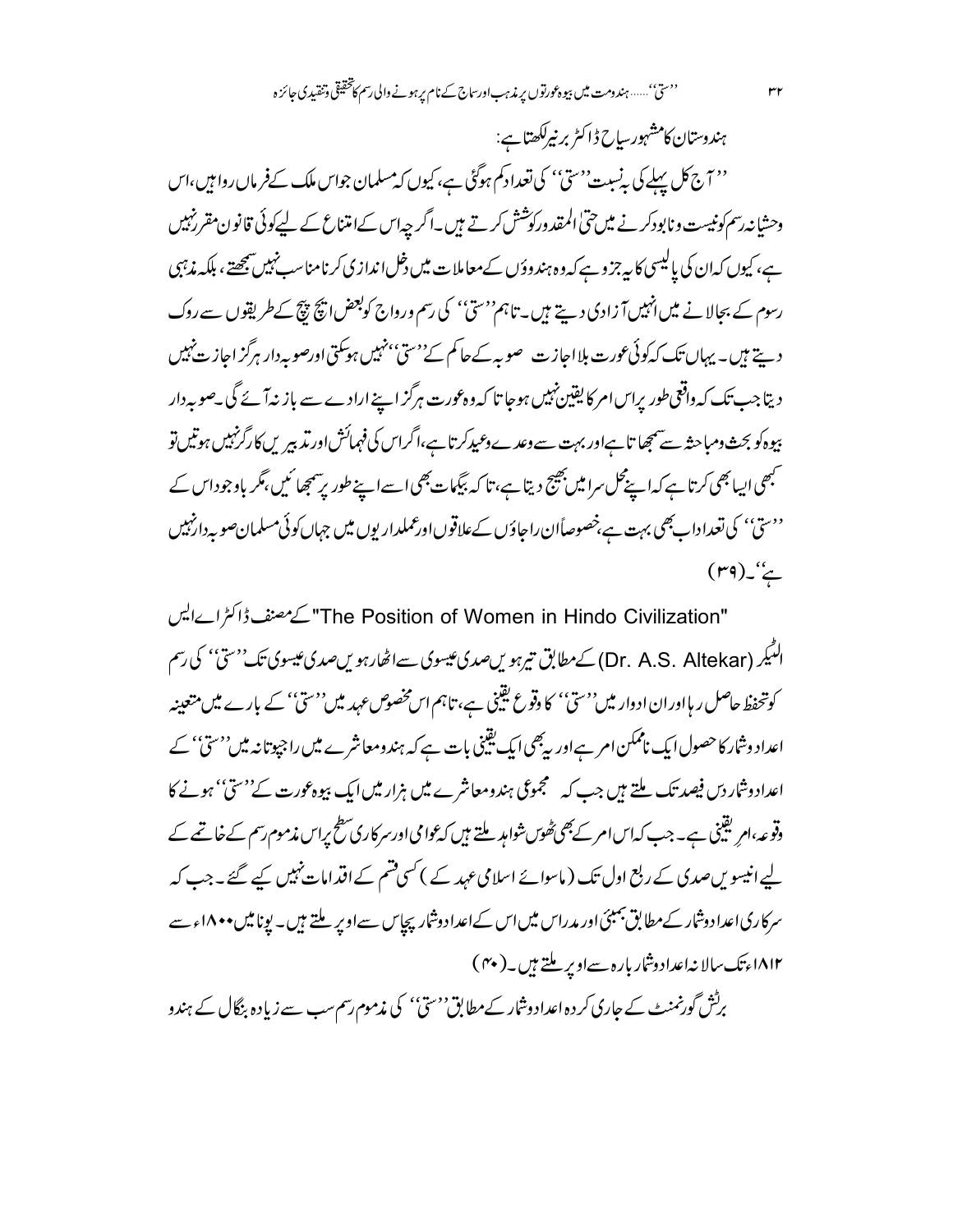# حافظ محمرثاني،عابده يروين  $\mathsf{r} \mathsf{r}$ طبقے میں رائج تھی اوراس کے داضح اعداد دشار بنگال میں بکثر ت ملتے ہیں۔ذیل میں چنداعداد دشار درج کیے جاتے بیں۔<br>نیب

| اعدادوشار(مجموعی تعداد ) | نام ڈویژن   |
|--------------------------|-------------|
| $\Delta$ 99              | كلكته ڈویژن |
| 2.9                      | يڈنەژوېژن   |
| 19r                      | بريلى ڈویژن |
| 1170                     | بنارس ڈویژن |

۱۸۱۵ء سے ۱۸۲۸ءتک''سیٰ' کےاعدادوشار

مندرجہ بالا اعدادوشار بیہ کاہرکر رہے ہیں کہ بنگال میں''سیؓ'' کی رسم ہندوؤں میں مروج تھی۔اس سلسلے میں''سیٰ' کےخاتمے کے لیے تخت سے تخت اورموثر اقدامات بھی اس کےخاتمے کے لیےموثر نہ ہوسکے۔(۴۱)

بنگال کے مختلف اصلاع میں ۱۸۱۵ء سے ۱۸۲۸ءتک' سی ناکے سالا نہاعدادوشار

| اعدادوشار (مجموعی تعداد ) | س      |
|---------------------------|--------|
| $r_{\text{Z}}$ $\wedge$   | ۱۸۱۵ء  |
| ۴۴۲                       | ۱۸۱۶ء  |
| 42                        | ۷۱۸۱۷ء |
| $\Lambda^{\mu q}$         | ۱۸۱۸ء  |
| 15.                       | 5119   |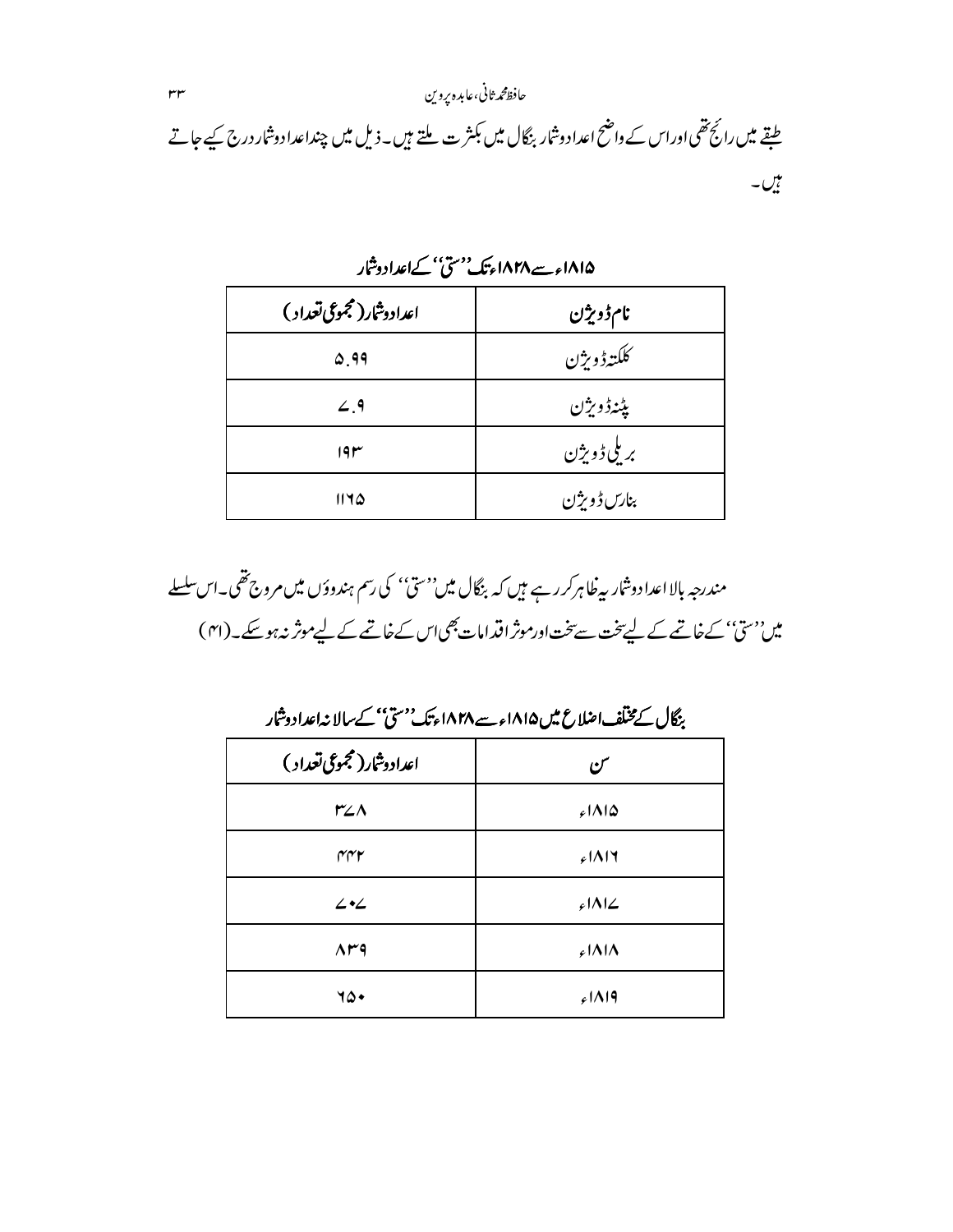| $\Delta$ 9 $\Lambda$   | $f \wedge r$           |
|------------------------|------------------------|
| 40 <sub>0</sub>        | $51\Delta T$           |
| $\Delta \Lambda r$     | $51\wedge$ rr          |
| $\Delta \angle \Delta$ | $51\wedge$ rr          |
| $\Delta$               | $51\mathrm{APP}$       |
| yrg                    | $51\wedge F\triangle$  |
| $\Delta I$             | $f$ $\Lambda$ ry       |
| $\Delta L$             | $f \Lambda$ r $\angle$ |
| سمادىما                | $51\Lambda T\Lambda$   |

''ستی''……ہندومت میں بیوہ عورتوں پر زیرہ بادرساج کے نام پرہونے والی رسم کا مخقیقی وتنقیدی جائزہ

مندرجہ بالا جائزے میں بنگال کے علاوہ یویی، بہار، اڑیسہ اور آسام کے اعدادوشار بھی شامل ہیں۔( ۴۲ )جب کہ بمبئی اوراس میں''سیؒ' کےاعداد وشار بنگال کے مقابلے میں تقریباً نصف ملتے ہیں۔ مسلم حکمرانوں کی طویل حدوجہداور تق کی رسم کو باقی رکھنے کے لیے ہندومت کے مذہبی طبقے کے شدید احتجاج کے باوجود بالآ خرلارڈ ولیم بیٹنگ نے ہیں ہمبر ۱۸۲۹ءکو''انسدادِ پیؒ' کا قانون منظورکرلیا۔اس قانون کی منظوری میں بنگال کے معروف ساجی رہنما راجہ رام موہنن رائے (۲ کے ایس ۱۸۳۳ء) کی انسدادِسی تحریک نے کلیدی کر دارادا

کیا۔اس کی رو سے بیوہ کوجلا نااور زندہ دفن کرنا (لیجنی سی کی ہرصورت ) خلاف قانو ناورا سےفو جداری عدالتوں میں قابل مزاجرمقراردےد پا گیا۔( ۴۳ )

''سیٰ'' کے خاتمےاوراس کےخلاف عملی اقدامات کےسلسلے میں سب سے پہلے ریاست ہے پور نے پہل کی۔( ۴۴) تاہم فرانسیسی محقق ڈاکٹر گستاؤ کی بان کے مطابق برکش گورنمنٹ کی جانب سے''ستی'' کی ممانعت کے قانون کے نفاذ کے بعداس ممانعت اور قانون کی مخالفت عورتوں کی طرف سے ہوئی اورایک مدت تک وہ خفیہ طور پر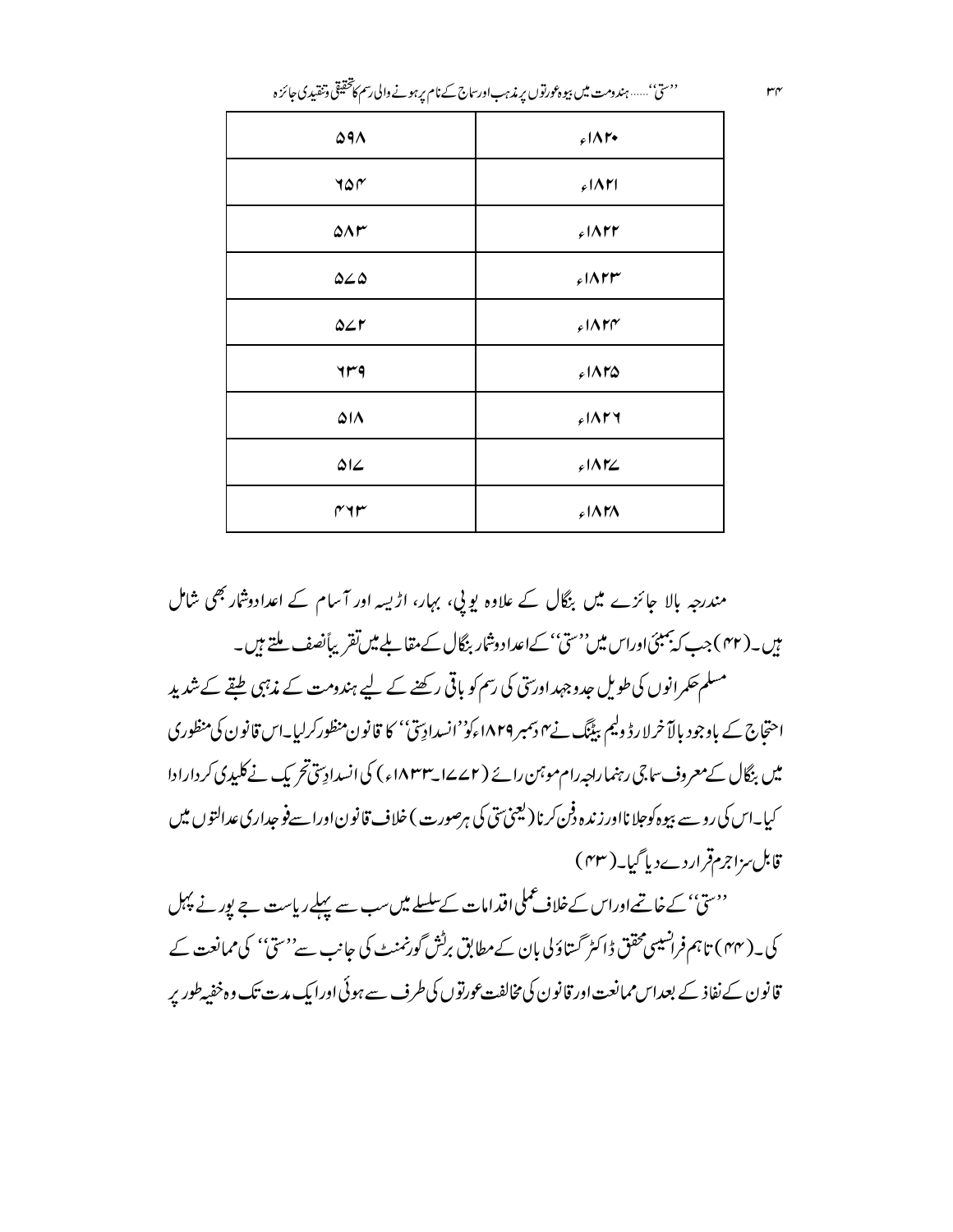اینی جانیں قربان کرتی رہیں۔( ۴۵ ) گستاؤلی بان مزید لکھتے ہیں:''یاوجود جنگ بہادر کی کوششوں کےعورتوں ہی کی مخالفت نے اس رسم''سیٰ'' کونیپال میںموقوف نہیں ہونے دیا۔(۳۶)

ہندومت کے بااثر حلقوں، مذہبی رہنماؤں اورخودعورتوں کی جانب سےشدید مخالفت کے باوجود ۱۸۲۹ء میں''رسمتی'' کی قانونی ممانعت کے بعدکیا ہندوساج میں عورت کے مقام ومر ہے میں کچھ داضح فرق سامنےآ بااورکبا بیوہ عورت کا ہندوساج میں مقام بلند ہوا،اسے کچھ تقوق نصیب ہوئے پاس میں کچھ بہتری پیداہوئی؟اس حوالے سے <u>ۋاڭىرگىتاؤلى بان كىھتے ہېں:</u>

''اگر چەبىشكل كہاجاسكىّا ہے كہ <sub>گ</sub>ورتوں كواس كى ممانعت سے كوئى فا ئدہ ہوا، كيوں كہ ہندوساج ميں بيواؤں کی حالت جیسا کہ ہم بیان کرچکے ہیں،نہایت ہی دردناک ہے۔(۳۷)

شوہر کی موت کے ساتھ ہی عورت کے سامنے دوراستے رکھے جاتے تھے یا تو وہ اپنے شوہر کی چیا پر جل مرتی اور<sup>د م</sup>تیٗ' کہلاتی باساری عمر د کھ<sup>بھگ</sup>تتی ،وہ بیوہ کا سرمنڈ واد سے تھے،وہ صرف صبح کے دقت روکھی سوگھی کھاسکتی تھی اور ہر وقت میلے کچلے کپڑے پہنے رہتی،لوگ اس کے ساپےکوبھی منحوس پیچھتے تھے۔انہی مصائب سےنجات پانے کے لیے موت کوزندگی پرتر جیح دےکرعورتیں''سیٰ'' ہوجاتی تھیں۔

'' ہندو ہیوہ بھی ساج میں ہزئییں اٹھاسکتی ۔اس کا شارا نسانوں میں نہیں ہوتا،اس کی نظر منحوس بھی جاتی ہےاور جس چیز کوو ہ ہاتھ لگاتی ہے،وہ پخس پھی جاتی ہے،اس ذلت اور رسوائی کی زندگی پروہ تی ہوکرموت کوزندگی پرتر جح دیتی اورنذ رآتش ہوجاتی ہے۔( ۴۸)

چناں چہ مذکورہ اسباب ووجو ہات کے باعث ہندوساج میں''سیؒ' کی رسم جاری ہوئی منحل سلاطین کی پیہم کوششوں اور بعدازاں برطانوی دورحکومت میں جار دسمبر ۱۸۲۹ءکولارڈ ولیم ہنڈنگ نے بنگال میں جہاں''سیّ'' کی رسم یور ےشدو مد سے جاری تھی،اس پڑممل یا بندی کااعلان کیا، جسے شدت پسندحلقوں اور بنیاد پرست ہندوؤں نے عدالت میں چینج کردیا۔بالآ خرمعاملہ Privy Councilانگلستان تک گیا۔آ خرکار ۱۸۳۸ء میں''سی'' پر پابندی کی برقر اری کے حق میں حتمی فیصلہآ یا،جس کے بعد ہندوستان کے دیگرحصوں میں بھی اسے نافذ العمل قرار دیا گیا۔ان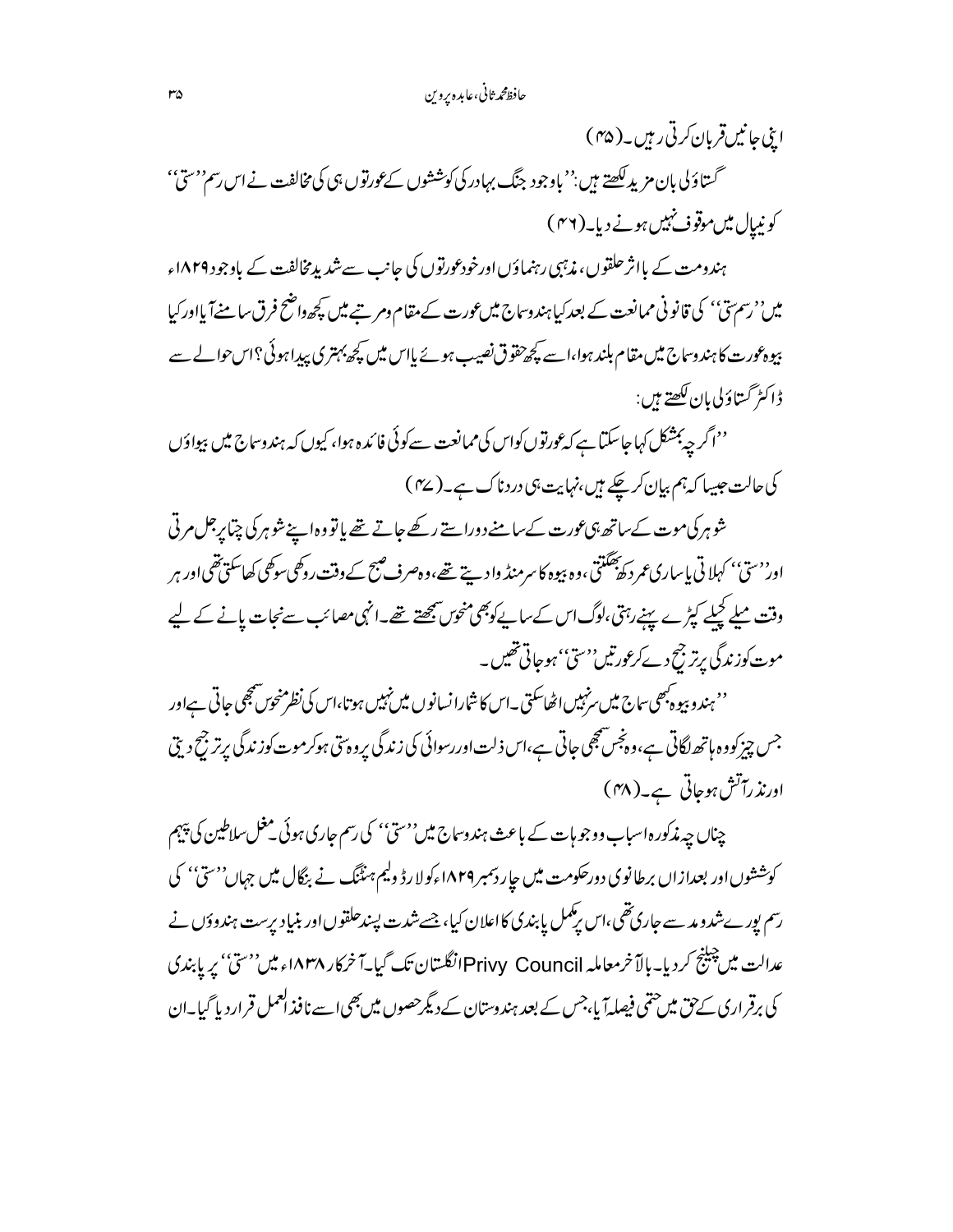تمام تراقدامات کے باوجود ہندوستان کی بعض ریاستوں بالخصوص دیہی اور دور دراز علاقوں میں''سیّ'' کی بیرسم پھر بھی جاری رہی اورآج کے مہذب اور متمدن دور میں بھی اس سے متعلق واقعات رپورٹ ہوتے رہتے ہ<sub>ی</sub>ں۔

### خلاصه بحث

٣٦

ہندوستانی تہذیب قدیم تاریخ سے وابستہ ہونے کےساتھ ساتھ پیا متیازبھی رکھتی ہے کہ اس تہذیب میں بیشاررسوم ورواج پائے جاتے ہیں۔تاریخ کےمطالعے سے پیتہ چلتا ہے کہ ہندوستانی تہذیب ومعاشرت اور رسوم و رواج میں بعض ایسی رسومات بھی میں جنہیں ہندو دھرم، ہندومت میں تاریخی وتہذیبی اہمیت کے ساتھ ساتھ مذہبی اہمیت بھی حاصل رہی ہے۔ایسی قدیم رسوم میں''سیؒ'' کی رسم ہندوستانی تہذیب کا ہمیشہ سےحصہ رہی ہے بلاشیہ بیہ قدیم رسم ہندو بیوہ عورتوں پر مذہب وساج کے نام پر ہونے والا وہ بدترین ظلم ہے جو ہند ومت کی تاریخ کا حصہ ر ہا گوکہ حکمرانی کے مختلف ادوار میں اس فتیج رسم پر پابندی اور قانو نی فتدغن بھی عائد کی گئی لیکن اس کے باوجودْ 'ستیٰ' کے واقعات ریورٹ ورونما ہوتے رہے۔موجود ہتر قی یافتہ دور میں بھی اس ظالمانہ اورغیرانسانی رسم کےشواہد وآ ثار ملتے میں ۔اس تحقیقی مضمون میں تاریخی حقائق ، ہندومت کے مذہبی لٹریچ ،ان کی تاریخ وتہذیب کا تنقیدی مطالعہ وتجزیہ پیش کرنے کےساتھ ساتھ تن کی رسم کےحوالے سےاعداد وشارجھی پیش کئے ہیں جن سے ہندوستانی معاشرے میں بیوہ عورتوں پر مذہبی ومعاشرتی اقدار کے نام پرروار کھے جانیوا لےامتیازی روپےاور بدترین مظالم کا پیۃ چلتا ہے۔''سیٰ'' کی رسم کا تحقیقی وتنقیدی جائز ہضمون کا بنیادی موضوع ہےجس میں ثابت کیا گیا ہے کہ بیہ بیوہ عورتوں پر ہونے والا بدترین ظلم ہےجس کی انسانی تاریخ وتہذیب میں شاذ ونادر ہی مثال ملتی ہے۔تہذیت وتم*د*ن کےاس تر قی یافتہ دور میں ایسی فتیج رسم کا دقوع پزیر ہوناانتہائی شرمناک اورانسانیت کےخلاف بدترین جرم ہے۔جس کا تدارک اورسدّ باب ازحدضر وری ہے۔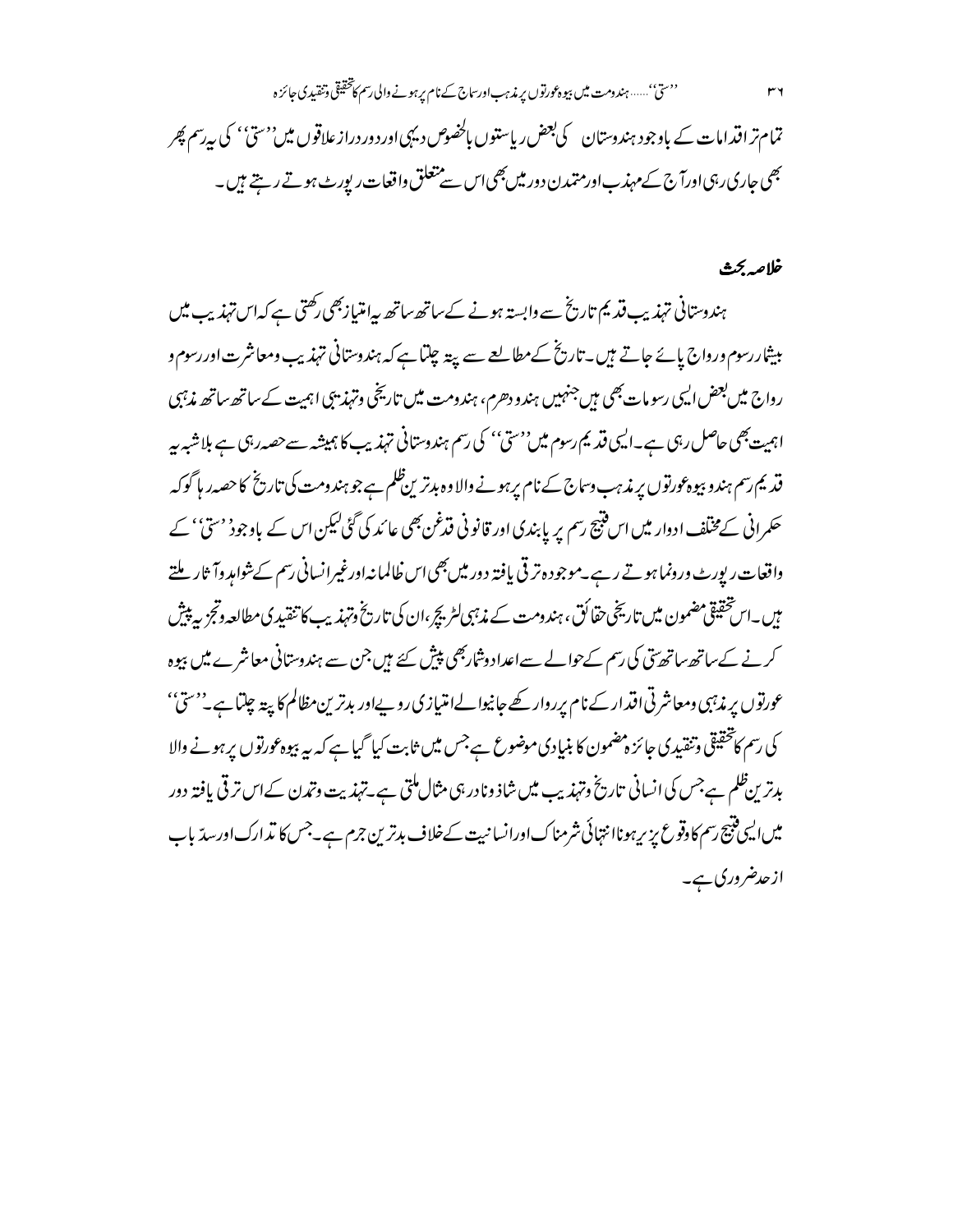حواله جات

- راجېراحيسوراؤاصغر/ ہنديار دولغت،مقتدره قو مي زبان،اسلام آباد،۱۹۹۳ء،ص ۲۹۷  $-1$
- ول ڈیورانٹ/ ہندوستان/تاریخ،تہذیب،تمدن،فلسفہ،متر جمطیب رشید،لا ہور،تخلیقات،۱۹۹۵ء،ص ۱۲۶  $-r$
- ود یا نندگر کی/ ہندودھرم میں عورت کا مقام، بحوالہ بجسن عثانی، ڈاکٹر/ ہندو مذہب،مطالعہاور جائزہ،کراچی،  $\mathcal{N}$ مجلس نشريات اسلام، ۲۰۰۵ء،ص۲۷ س
- محمدشارق،حافظ/ ہندودھرم۱وراسلام کا تقابلی مطالعہ،کراچی،جنوری•۶۰۱ ء،ص۱۹۴۔ایضاً محمدشارق،حافظ  $-\Delta$ / ہندومت به لا ہور، کتابے گل، ۱۷**۰۱** میں ۲۵۹
	- ۲ \_\_\_\_ ايضاً *جن ۱۲*۵
	- جلال بوري على عباس/ روايات تدن قديم بمطبوعه جهلم با كستان ،١٩٩١ء ص ٢ ٢٤  $\overline{2}$
	- محمداشرف، ڈاکٹر/ ہندوستانی معاشر ہ *عہد دسط*ٰی میں،متر جمقمرالدین،لا ہور،فکشن ہاؤس،۱۹۹۱ء،ص **۴۵۱**  $\overline{\phantom{a}}$
- Alteker. A.S, Dr/ The Position of Women in Hindu Civilization,  $-9$ Delhi, 1983, p.115,116
	- ابضاً ص١١٦  $\overline{\phantom{a}}$
	- اابه الضأحواله ببالقهر
	- I۲\_ الضاً ص ۱۲۷
	- ۱۳ ایضاً ص۱۲۲
- گوري ثنكر، ہيراچنداوحجاا قر ون وسطى ميں ہندوستاني تہذيب،متر جم منشي پريم چند، لا ہور،فكشن ہاؤس،  $-10^{6}$  $\mathcal{H}^{\mu}$   $\mathcal{P}_{\mathcal{C}}$   $\mathcal{F}$  + +  $\Lambda$
- Alteker. A.S.Dr/ The Position of Women in Hindu  $-10$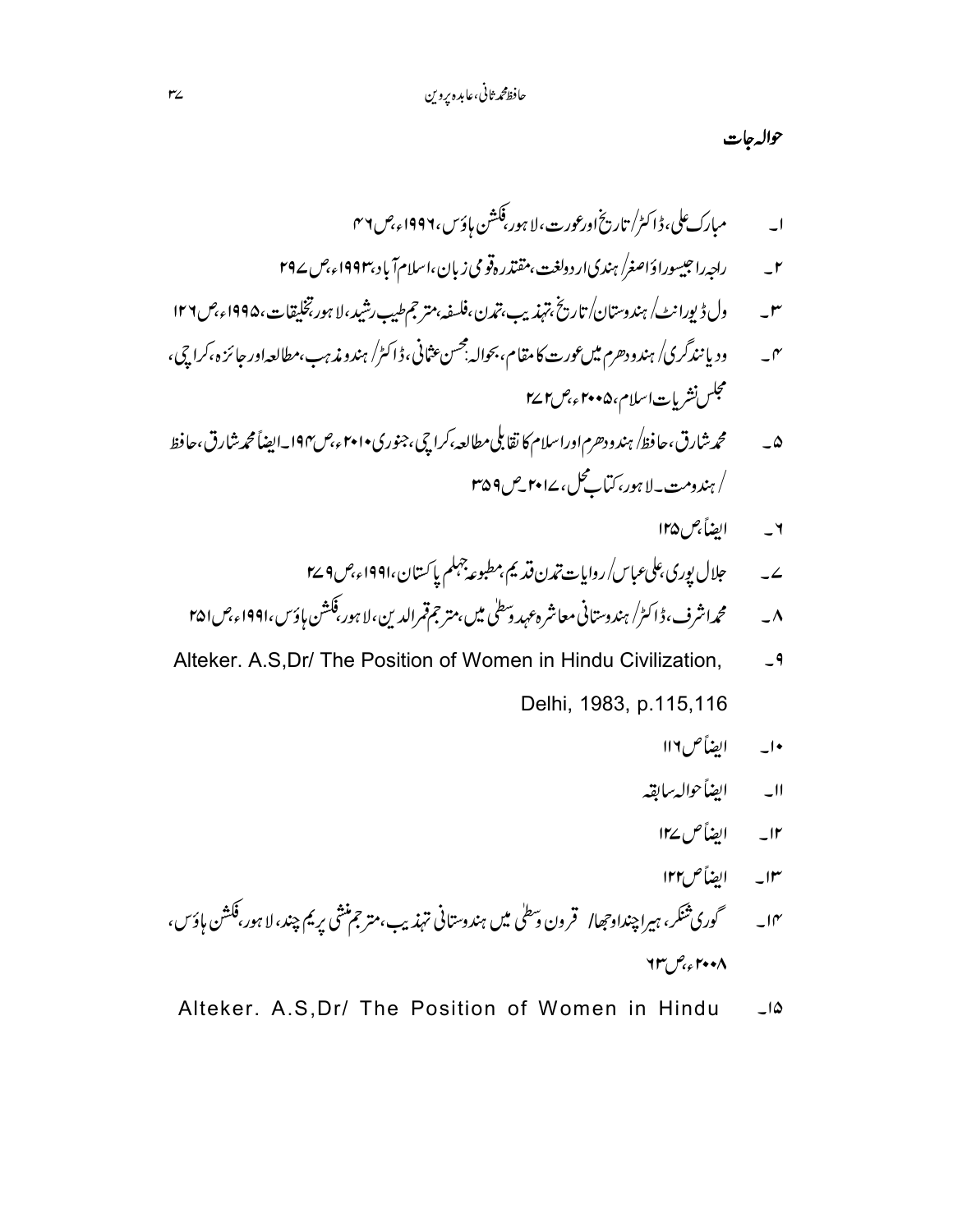Civilization.p126 ۱۲۔ پیپان،ڈاکٹر/تدن ہند،متر جم سیدعلی بلکرامی،کراچی، یک لینڈ ،۱۹۶۲ء،ص۱۷۲ ول ڈیورانٹ/ ہندوستان/ تاریخ،تہذیب،تمدن،فلسفہ،مترجم طیب رشید،لا ہور تخلیقات،۱۹۹۵ء،ص۱۲۶  $\overline{\phantom{a}}$   $\overline{\phantom{a}}$ ١٨\_\_\_ ابضاً حواله سابقه مس١٢٦ ١٩\_\_\_\_ الضاً ص ١٢٦ r۱\_ ایضاً ص ۷۷ ۲۲ \_ محمداشرف، ڈاکٹر/ ہندوستانی معاشرہ عہد دسطٰی میں،متر جمقمرالدین،لا ہور،فکشن ہاؤس،۱۹۹۱ء،ص۲۵۲ ۲۳ \_\_\_ ابوالفضل/ آئمین اکبری، لا ہور،ارد وسائنس بورڈ ،جلدسوم،ص۲۹۴ ۲۴/الف ـ محمداشرف،ڈاکٹر/ ہندوستانی معاشرہ عہد دسطٰی میں،متر جمقمرالدین،لا ہور،فکشن ہاؤس،۱۹۹۱ء،ص ۲۵۴ Smith William Alfred, V.A/Oxford History Of India, 1923, P:309 - /rr

- Altekar. A.S.Dr/ The Position of Women in Hindu Civilization,  $-10$ Delhi, p.126
	- ۲۶\_\_\_\_لیبان،ڈاکٹر/تمدن ہند*ش• س*ے
		- يہ \_\_\_ الضاً ص1 س
- A.J.A Dubois/ Hindu Manners, Costoms & Cermonies,  $-1<sup>n</sup>$ Oxford, 1960, p.353
	- ۲۹ \_\_\_\_ محمداشرف، ڈاکٹر/ ہندوستانی معاشرہ *عہد دسط*لی میں بھ ۲۵۴
		- مبن الضأس ٢۵٥\_٢۵۵
		- امىس كېي<sub>ىل</sub>ان،ۋاڭى<sup>ر</sup>/تىدن ہند،ص• <sup>س</sup>ا
	- ۳۲ \_ محمداشرف، ڈاکٹر/ ہندوستانی معاشر ہ عہد وسطٰی میں ۲۵۶ م

 $r_A$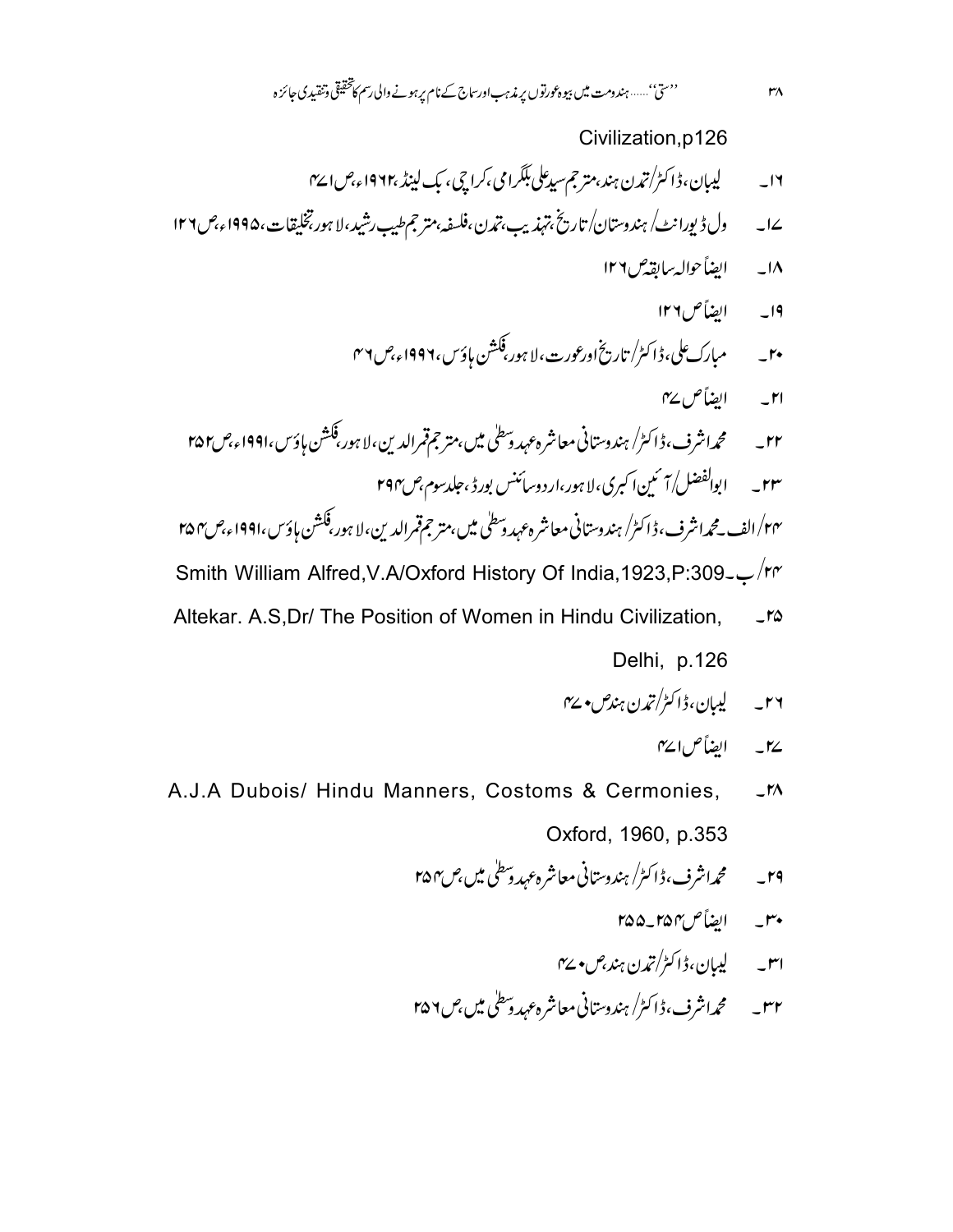- Altekar. A.S.Dr/ The Position of Women in Hindu Civilization,  $-rr$ p.126 س ساسىيە لىيان، ڈاکٹر/تى<sub>مە</sub>ن ہند،ص• ∠ى ٣۵ \_\_\_ ابن بطوطهُ عجائب الإسفار، لا ہور،١٩٨٣ء،ص ٣٨\_٣٩ ۳۶ ۔ عبداللہ یوسف علی/انگریزی عہد میں ہندوستان کے تیرن کی تاریخ، لا ہور،۱۹۹۴ء، دوست ایسوسی ایٹس،  $rrr$ ے۳۔ فرانسس برنیئر،ڈاکٹر اسفرنامہُ ہند،مترجم:خلیفہ محمہ حسین،لا ہور،تخلیقات،•••۲ ءجں∠۳۹مزیدِ دیکھیے : جلال پوری علی عباس/روایات تدن قدیم مِس ۲۳۶ ۳۸\_\_\_\_ محم*ه شر*ف،ڈاکٹر/ ہندوستانی معاشرہ *عہد دسط*لی میں پھر سے ۲۵۸\_۲۵۸ ۳۹ \_ \_ \_ فرانسس برنبیرَ ،ڈاکٹراسفرنامہُ ہند،ص ۳۹۰ \_عبداللہ فہد فلاحی/تاریخ دعوت و جہاد برصغیر کے تناظر میں ، لا ہوری مکتبہ تقبیرانسانیت، ۱۹۸۷ء میں • ۵
- Alteker. A.S.Dr/ The Position of Women in Hindu Civilization,  $-\gamma$ p.138
	- ابهمه الضأص ۱۳۹
	- ۴۲ به ایضاً حوالهٔ بیابقدس۱۳۹
	- ۴۳ په ۱۷۳۰ عبدالله یوسف کلي/انگریز ی عهد میں ہندوستان کے تدن کی تاریخ ،دبلی ،ص ۲۳۵
- Alteker. A.S, Dr/ The Position of Women in Hindu Civilization.  $-rr$

p.141

- ۳۵ \_ ليېان، ڈاکٹر/تمدن ہند بص• ٢۷
	- ۳۶ ايضاً حواله *ب*ابقه <sup>م</sup>ن ۲⁄۰ -
		- یہ ابضاً ص۱۷ ہ